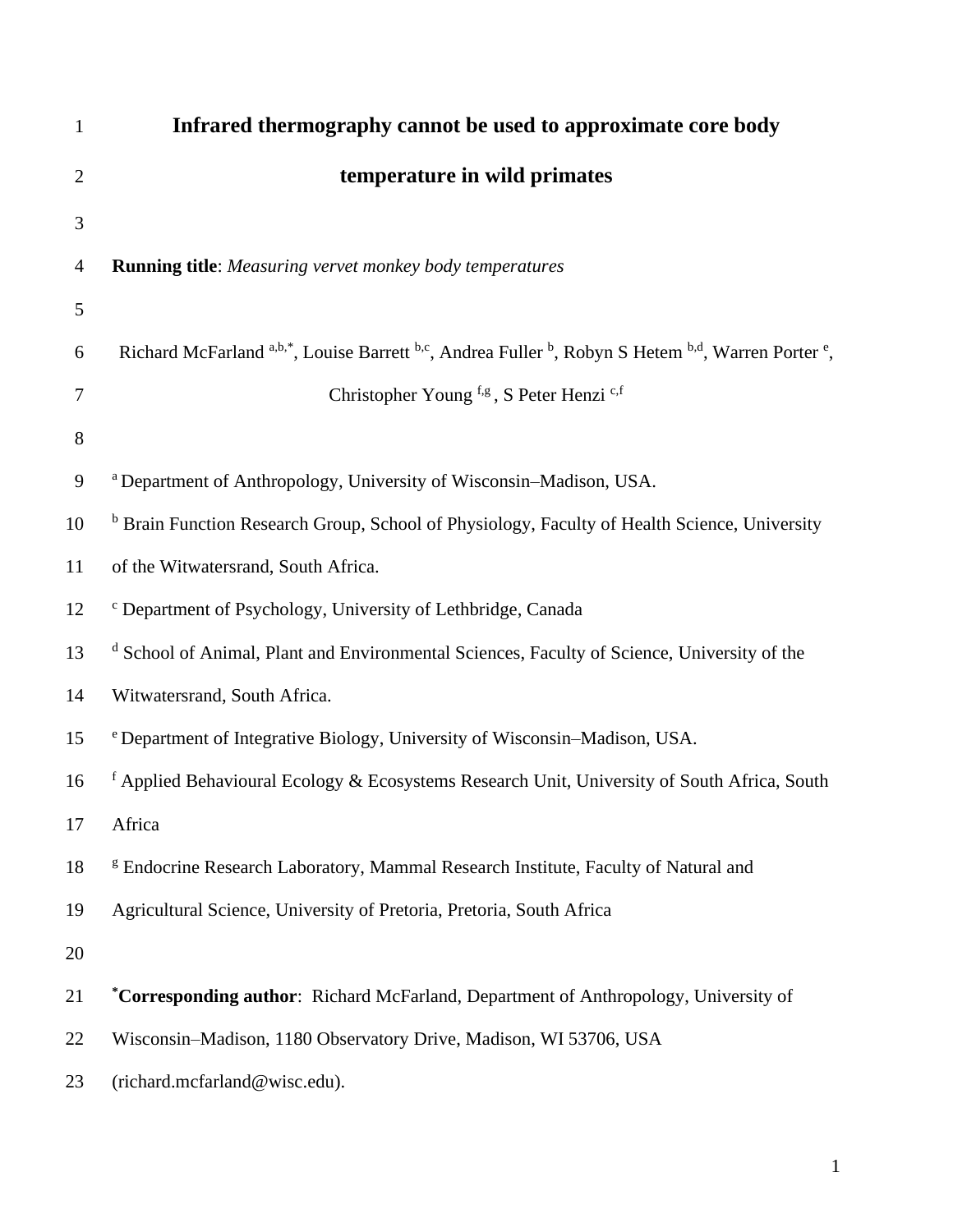# **ABSTRACT**

 Understanding the physiological processes that underpin primate performance is key if we are to assess how a primate might respond when navigating new and changing environments. Given the connection between a mammal's ability to thermoregulate and the changing demands of its thermal environment, increasing attention is being devoted to the study of thermoregulatory processes as a means to assess primate performance. Infrared thermography can be used to record the body surface temperatures of free-ranging animals. However, some uncertainty remains as to how these measurements can be used to approximate core body temperature. Here, we use data collected from wild vervet monkeys (*Chlorocebus pygerythrus*) to examine the relationship between infrared body surface temperature, core body (intra-abdominal) temperature, and local climate, to determine to what extent surface temperatures reflect core body temperature. While we report a positive association between surface and core body temperature – a finding that has previously been used to justify the use of surface temperature measurements as a proxy for core temperature regulation – when we controlled for the effect of the local climate in our analyses, this relationship was no longer observed. That is, body surface temperatures were solely predicted by local climate, and not core body temperatures, suggesting that surface temperatures tell us more about the environment a primate is in, and less about the thermal status of its body core in that environment. Despite the advantages of a non-invasive means to detect and record animal temperatures, infrared thermography alone cannot be used to approximate core body temperature in wild primates.

 **Key words:** body temperature; infrared thermography; thermal camera; thermoregulation; vervet monkeys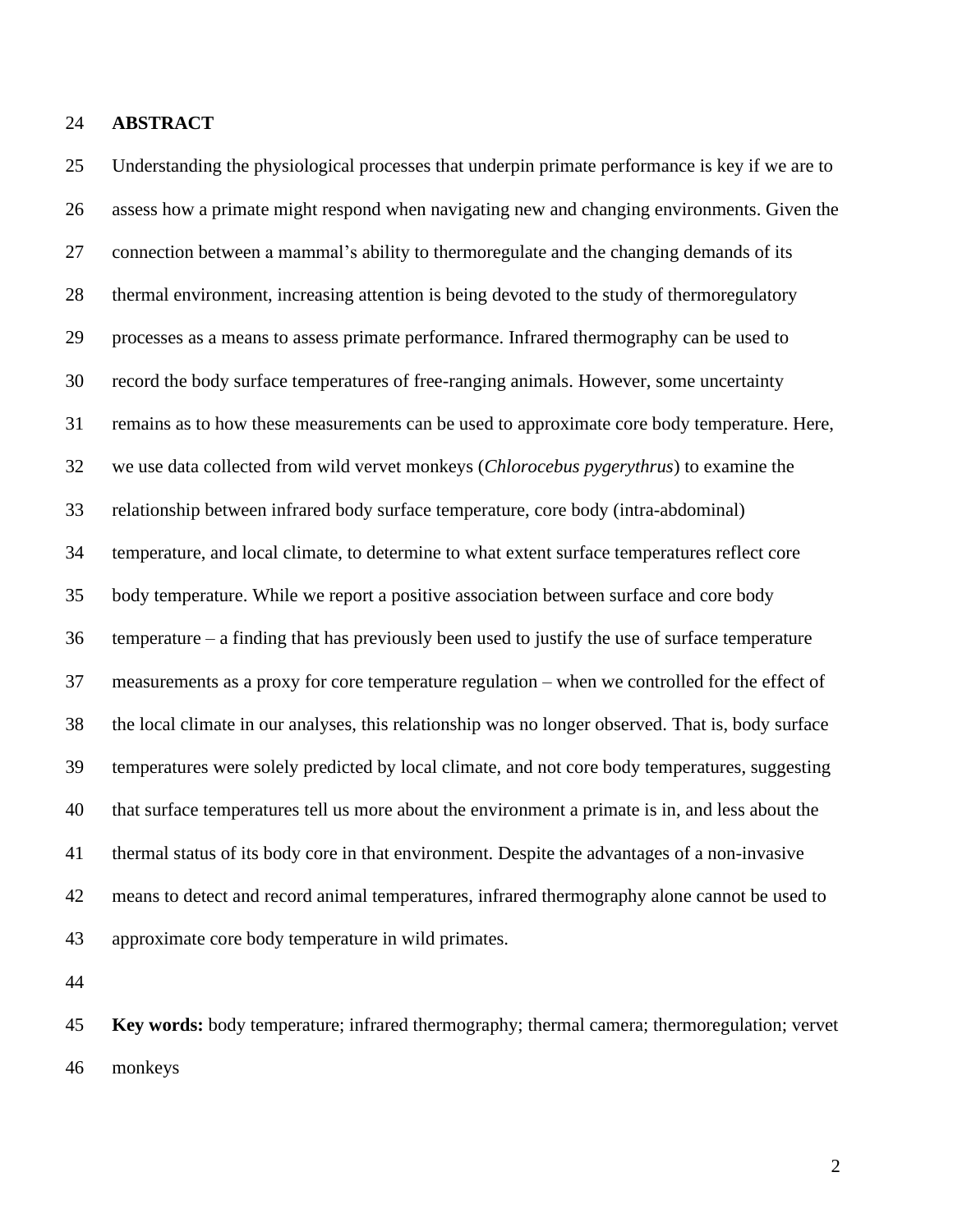## **INTRODUCTION**

 As primate populations continue to decline and face an increasing risk of extinction as a consequence of climate change (Graham, Matthews, & Turner, 2016; Estrada et al., 2017), understanding the physiological processes that underlie the relationship between animal performance and environmental challenges is becoming increasingly important. Local climate exerts a strong selective pressure on animal behavior, physiology, and survivorship, and therefore has a profound impact on animal distributions and phenotypes (Hetem, Fuller, Maloney, & Mitchell, 2014; Fuller, Mitchell, Maloney, & Hetem, 2016; Mitchell et al., 2018). Given the obvious connection between an animal's ability to thermoregulate and the demands of its thermal environment, increasing attention is being devoted to the study of body temperature as a means to assess primate performance in variable environments. Early studies investigating primate body temperature regulation in response to environmental variability relied on measurements obtained from captive or laboratory-housed subjects (Sulzman, Fuller, & Moore-Ede, 1977; Whittow, Scammell, Manuel, Rand, & Leong, 1977; Wurster, Murrish, & Sulzman, 1985; Müller, Nieschalk, & Meier, 1985; McNab & Wright, 1987; Lubach, Kittrell, & Coe, 1992; Robinson & Fuller, 1999; Maloney, Mitchell, Mitchell, & Fuller, 2007). While this approach provides a high degree of experimental control, such studies do not provide the data to allow conclusions to be drawn about how a free-living primate responds to change in its natural habitat. Moreover, body temperatures in laboratory conditions typically are measured with thermosensitive probes or via telemetry with a receiver in close proximity, methods that are not readily transposable to studying primates in situ. Advancements in remote telemetry or biologging have provided insights into the body temperature of a small number of free-ranging primate populations. Brain and Mitchell (1999)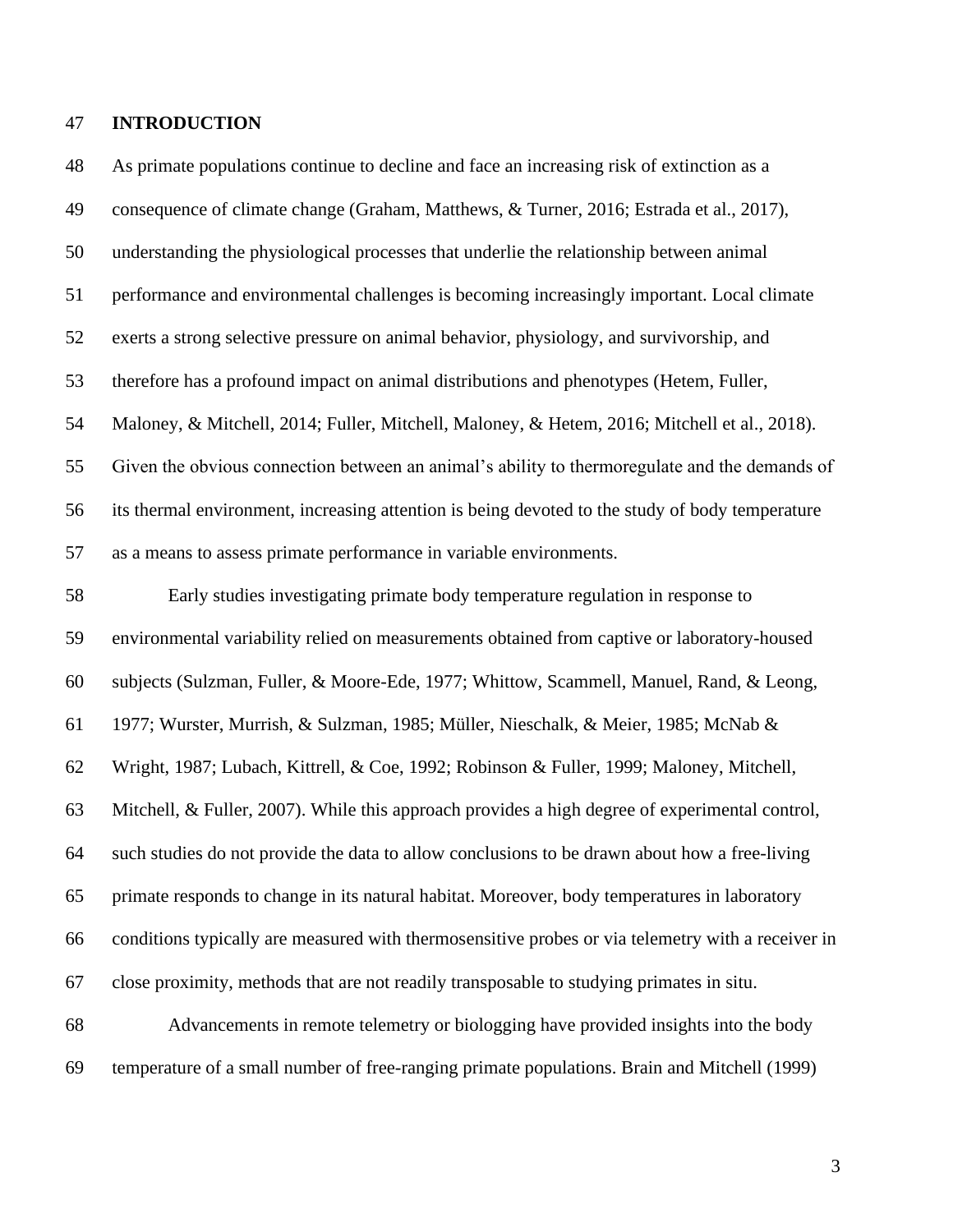used intra-abdominal temperature-sensitive radio transmitters to record the core body temperature patterns of chacma baboons (*Papio ursinus)* under free-ranging, natural conditions. Their study was limited by relatively few subjects and body temperature measurements being collected only intermittently during the daytime over less than a month for each animal. Nevertheless, this study revealed the importance of high heat load as a thermal stressor to chacma baboons, and the importance of drinking water to prevent hyperthermia (Brain & Mitchell, 1999). Intra-abdominal transmitters also have been used to describe the core body temperature patterns associated with daily torpor in lemurs (*Lemuridae spp*. Schmid 2000; Schmid, Ruf, & Heldmaier, 2000; Dausmann, 2005). More recently, we have used intra- abdominal data loggers to describe the seasonal patterns of core body temperature in wild vervet monkeys (*Chlorocebus pygerythrus*), the thermoregulatory consequences of both cold and heat stress, inter-individual differences in thermal performance, and the importance of behavioral (including social) thermoregulation in body temperature regulation (Lubbe et al., 2014; McFarland et al., 2015; Henzi et al., 2017; McFarland, Henzi, & Barrett, 2019; McFarland et al., 2020).

 The use of intra-abdominal data loggers provides a good index of the thermal status of the body core, but requires animals to be captured and to undergo surgical procedures for logger implantation and extraction (see McFarland et al., 2015 for a full description of methods). As an alternative to data logging approaches there has been interest in using infrared thermography to make inferences about thermoregulatory processes in free-ranging animals, including primates (McCafferty, 2007; Cilulko, Janiszewski, Bogdaszewski, & Szczygielska, 2013; Thompson et al., 2017; Narayan, Perakis, & Meikle, 2019). At face value, this appears an attractive option for non-invasive and remote measurement of body temperature. However, infrared thermography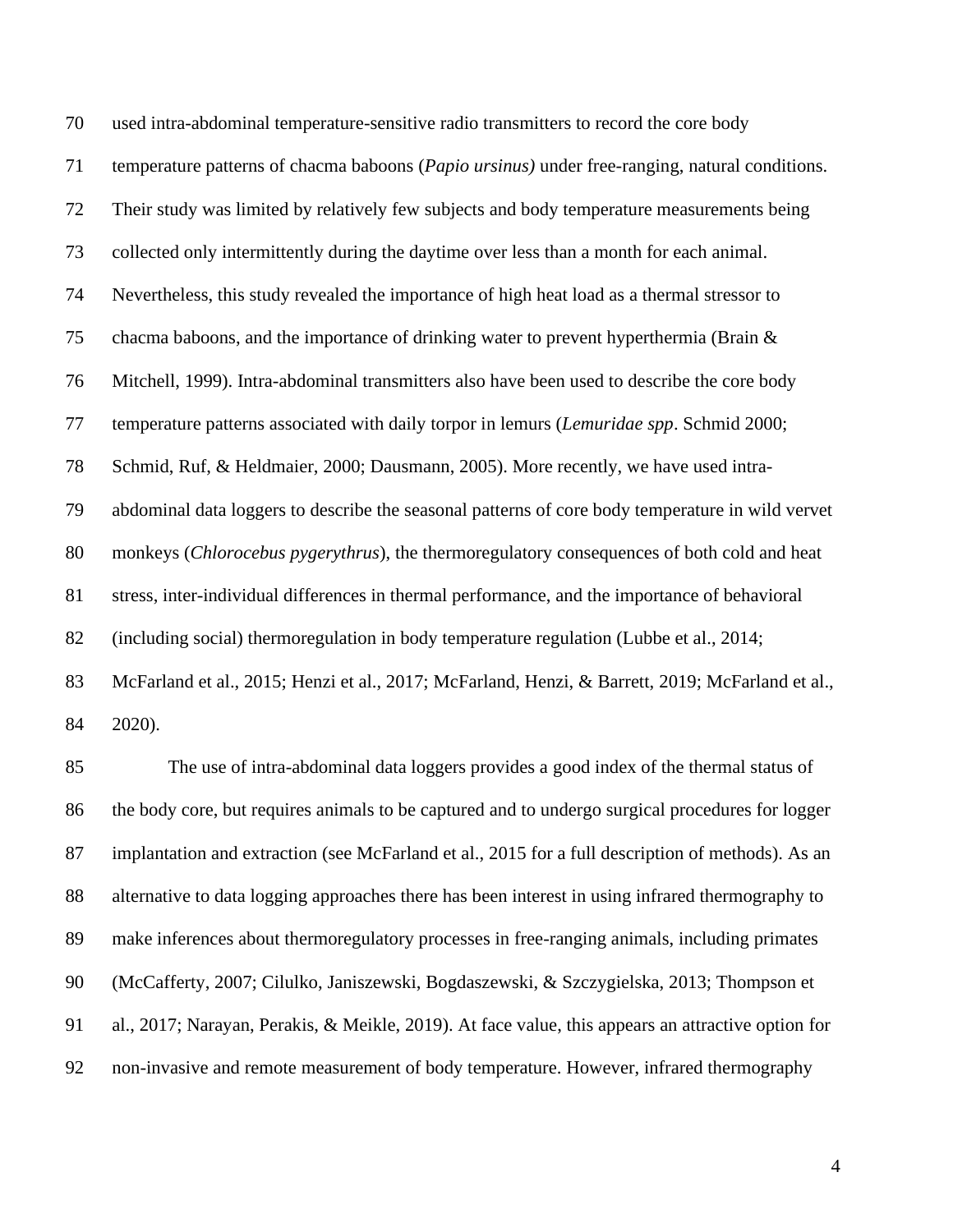measures animal surface temperatures, and there is contrasting evidence whether surface temperatures (i.e., skin, fur, inner-ears, eyes) can approximate core body temperature. While some studies report no significant association between body surface and core body temperatures (Jay et al., 2007; Larcombe, 2007; Sikoski et al., 2007; Sykes et al., 2012), others have shown a positive correlation (Dausmann, 2005; Warriss, Pope, Brown, Wilkins, & Knowles, 2006; Johnson, Rao, Hussey, Morley, & Traub-Dargatz, 2011; Giloh, Shinder, & Yahav, 2012; Zanghi, 2016). An important caveat, however, is the lack of control in these analyses for the mediating effect that local climate has on both surface and core body temperatures. That is, even though body surface and core body temperatures were shown to be positively correlated, it is possible that this relationship was an artefact of the local climate influencing these variables. While it may be reasonable to assume that skin temperature more closely reflects core body temperature in small animals, the mediating effect of local climate should still be considered when attempting to make inferences about core body temperature from surface temperatures alone. In an experimental study of bats (*Carollia perspicillata*) in controlled environmental conditions, for example, it was observed that the difference between an animal's core and skin temperature was a function of ambient temperature, with the authors concluding that any inferences made about core body temperature regulation from skin temperature measurements, including in very small animals, should account for the effect of ambient conditions (Audet & Thomas, 1996). Even when care has been taken to avoid increased surface heat loads incurred by solar radiation (McCafferty, 2007; Thompson et al., 2017), surface temperatures are still more influenced by local climate than body temperature. In wild mantled howling monkeys (*Alouatta palliata*), for example, dorsal fur temperature was more strongly predicted by ambient temperatures than by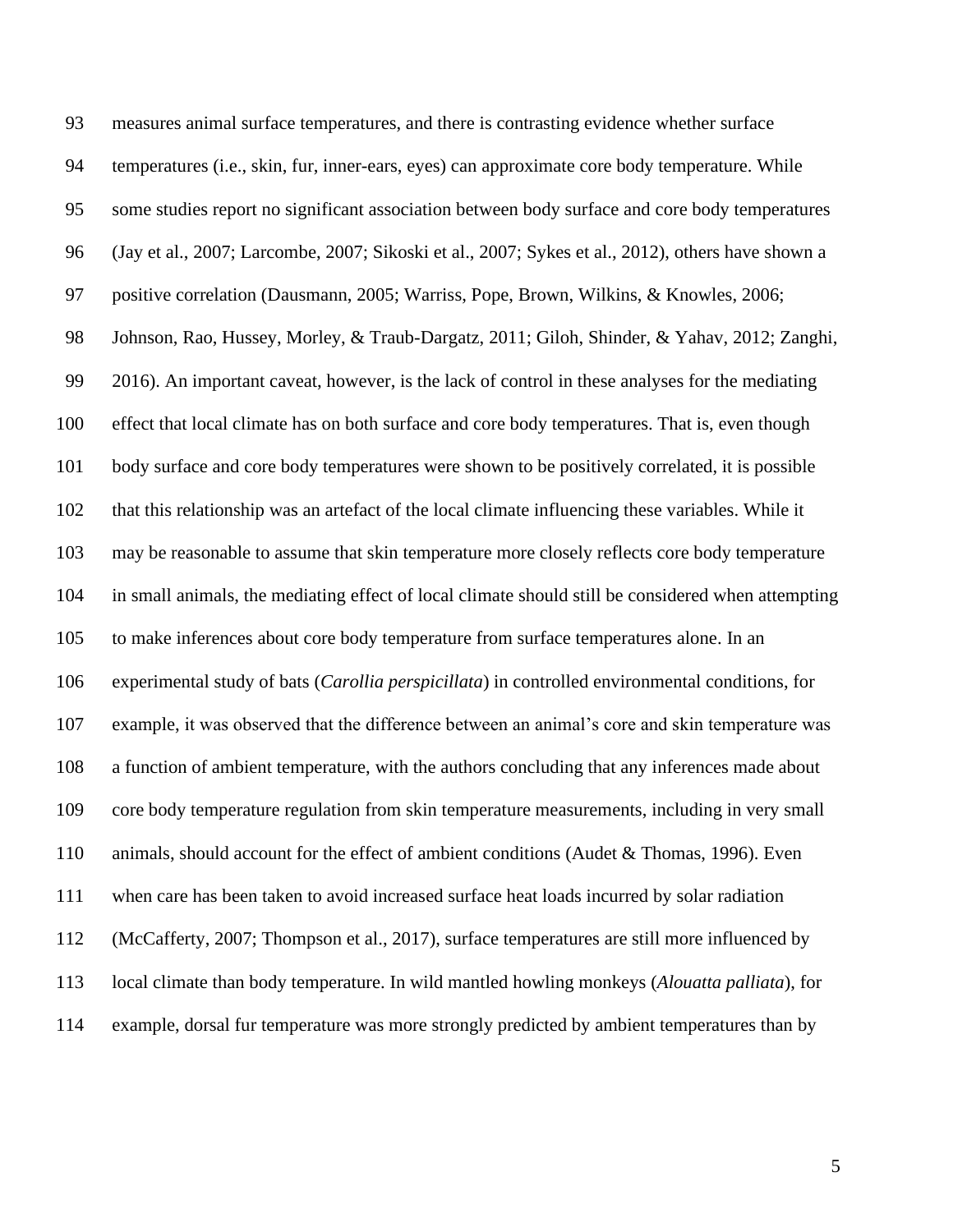dorsal subcutaneous temperatures, and facial skin surface temperatures were predicted solely by ambient temperature and not by dorsal subcutaneous temperatures (Thompson et al., 2017).

 Here, we use data collected from wild vervet monkeys to examine the relationship between body surface and core body temperatures, while controlling for local climatic conditions. Because an endothermic animal's core body temperature is typically buffered from their environment by a range of autonomic and behavioural processes (Lovegrove, Heldmaier, & Ruf, 1991; Angilletta, Cooper, Schuler, & Boyles, 2010; Hetem, Maloney, Fuller, & Mitchell, 2016; Mitchell et al., 2018), we predict that surface temperatures will be more closely associated with local climate than with core body temperature. A better sense of the relationship between these variables will hopefully inform us whether infrared thermography can be used to approximate core body temperature. If surface temperatures are predicted by core temperatures, while controlling for the effect of the local climate, this would suggest that surface temperatures can approximate, to some extent, core body temperature. However, if surface temperatures are predicted by the local climate, and not core body temperatures, this would suggest that the surface temperatures tell us more about the environment an animal is in, and less about the body temperature of an animal in that environment. We use four body regions to test our hypothesis: the furred dorsal, ventral and tail surface and bare-skin facial surface.

#### **METHOD**

 In June 2017, as part of a longitudinal project on vervet monkey thermoregulation in the Eastern 135 Cape, South Africa (32°22'S, 24°52'E), we collected infrared thermography data from a subset of individuals living across three groups (N=14: 5 females, 9 males). These animals fed on a natural diet, were fully habituated to the presence of researchers, and were individually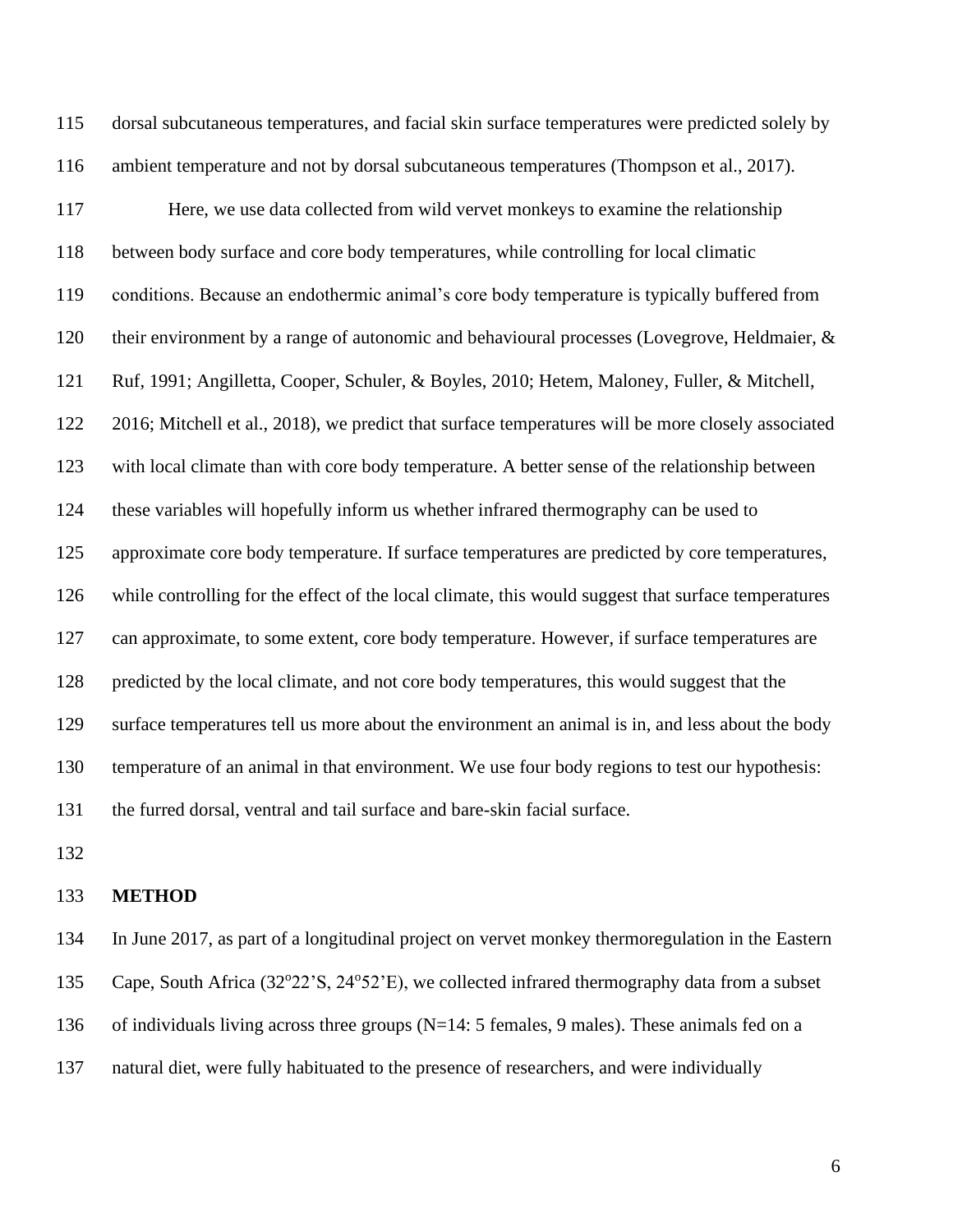identifiable by means of natural markings (Pasternak et al., 2013; McFarland, Barrett, Boner, Freeman, & Henzi, 2014).

## *Infrared thermal imagery*

142 We collected infrared thermal images (N<sub>total</sub> = 294 images,  $\bar{x}_{subject}$  = 21 ± SD 14 images) 143 opportunistically using a handheld infrared thermograph model T360 camera (FLIR® Systems Inc.). We set emissivity to 0.98. We targeted the animal's furred dorsal, ventral, and tail surface, and bare-skin face surface, in each photo, to the point that some images could be used to measure multiple surface regions, and others not.

 We used the following selection criteria to determine the usability of infrared surface temperature measurements: (i) the targeted body surface was in plain view and not obscured by 149 foliage or another individual, (ii) the animal was within 5 m of the camera, (iii) the targeted body surface was orientated toward the camera to avoid detection errors associated with sampling curved surfaces (McCafferty, 2007), (iv) the targeted body surface was in shade or low light levels, avoiding reflective light, thereby minimizing the effect of direct solar radiation on surface measurements (McCafferty, 2007), and (v) the animal was in a relaxed state, i.e., stationary and not engaged in antagonistic behavior. Table 1 outlines the distribution of the final measurements used in the current analyses.

 At the time each image was taken, we positioned a thermocouple attached to a matte- black painted metal box within the frame of each thermal image (e.g., Figure 1). We calibrated the temperature measurements recorded by the thermal camera using the thermocouple. To ensure consistency in data collection, only one researcher extracted the FLIR temperature data, according to a strict protocol that did not rely on subjective judgement. The researcher was blind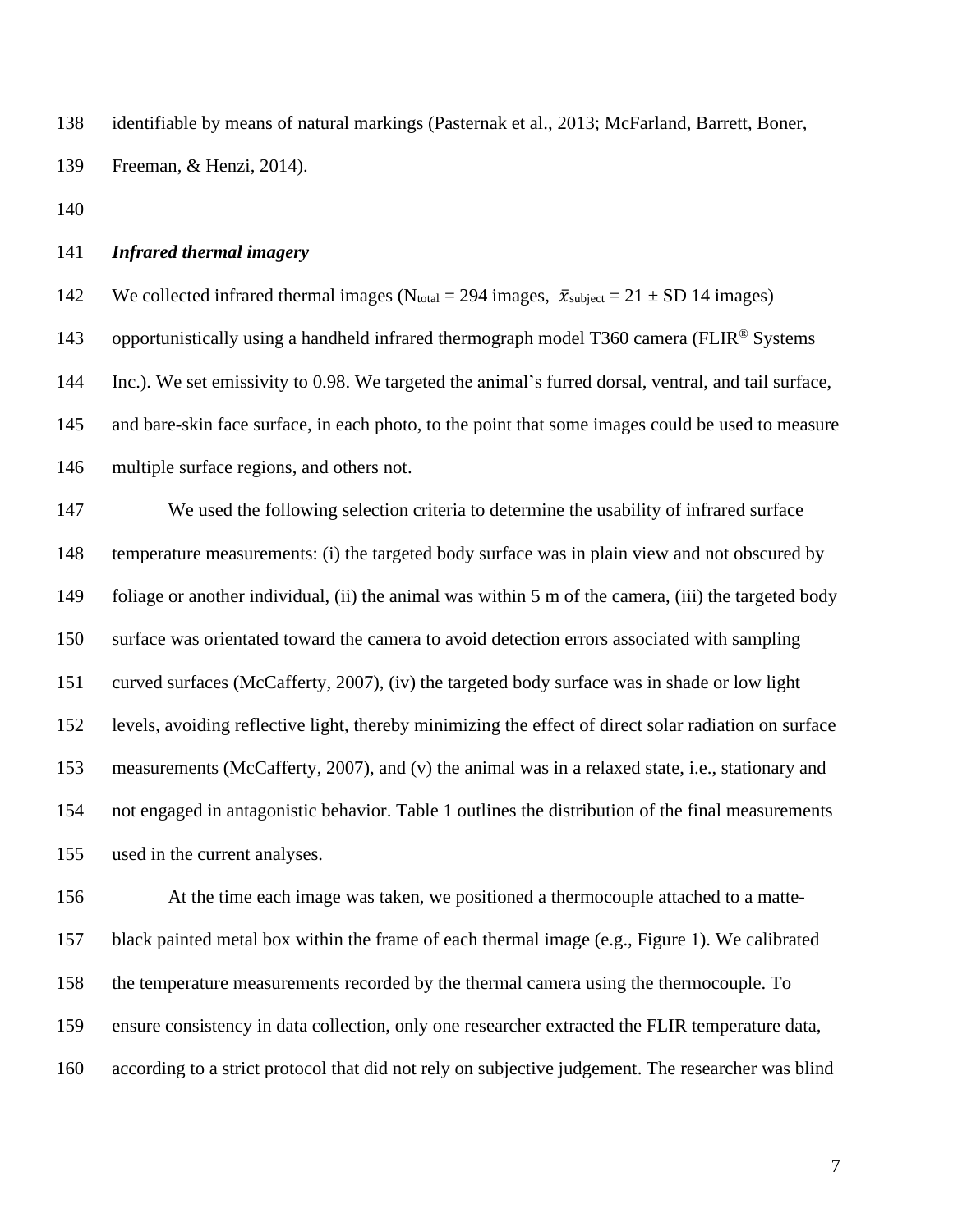to concurrent environmental and body temperature data. For each infrared image, we used FLIR Tools<sup>®</sup> software (FLIR<sup>®</sup> Systems Inc., 2019) to extract five discrete pixel-defined temperature measurements from the targeted body surface region and the black calibration box. For the dorsal, ventral, and bare-skin face surfaces, we used the five corners of a pentagon to define the sampling locations of each discrete temperature measurement; adjusting the pentagon's size to approximately cover the area of the image that was occupied by each respective body region (Figure 2). To reduce any confounding effects of short-term temperature changes in specific facial regions that may relate to emotional states (Chotard et al. 2018), we average surface temperature over the entire bare-skin facial region; avoiding sampling from peri-orbital and nose tip regions. For the tail surface, we took five temperature measurements at regular intervals along the length of the tail (Figure 2). We calculated the mean black box and mean body surface temperatures for all available body regions in each image. We used the difference between the thermocouple temperature and the mean FLIR temperature of the black box to create a single-point calibration offset for all mean body surface temperatures.

### *Local climate*

177 We used black globe temperature to measure the local climate experienced by our study animals. Black globe temperature integrates the influence of air temperature, solar radiation and wind speed, and is thus considered a better measure of the thermal heat load experienced by an animal than air temperature alone (Hetem, Maloney, Fuller, Meyer, & Mitchell, 2007; McFarland et al., 2014). We recorded black globe temperatures every minute using a calibrated, temperature-182 sensitive Thermochron 4K iButton (model DS1921G; Maxim Integrated<sup>TM</sup>) housed inside a matte-black painted copper ball with a diameter of 30mm (hereafter, miniglobe). iButtons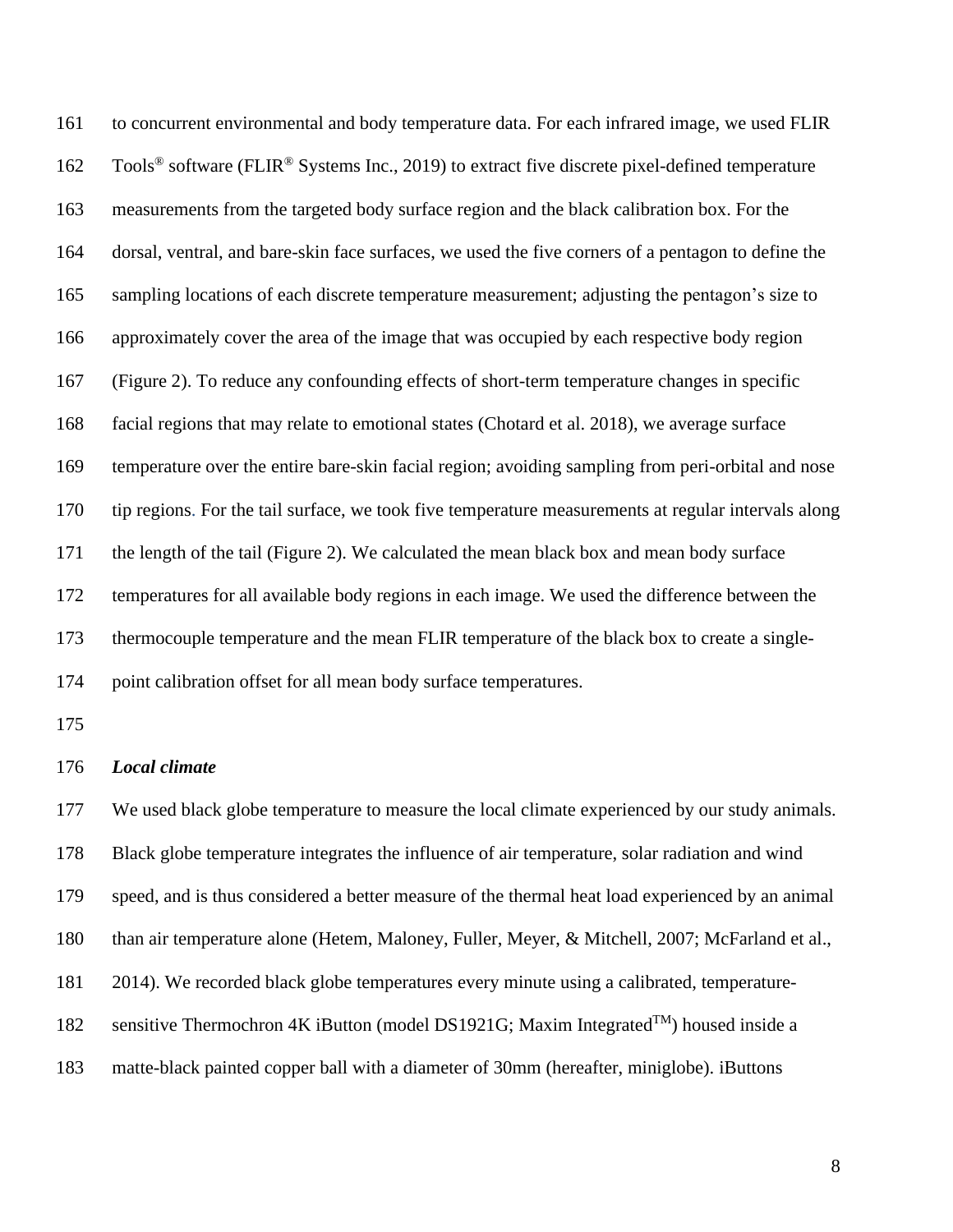184 recorded miniglobe temperature at one-minute intervals at a resolution of 0.06<sup>o</sup>C and were

- 185 individually calibrated to an accuracy of  $0.1^{\circ}$ C. We recorded miniglobe temperatures at the time
- each image was taken, within 5m of the target animal. Miniglobe temperatures ranged from 13.0-
- 187 32.7°C across the study period with a mean daily temperature of  $23.6 \pm SD 5.7$ °C.
- 

## *Body temperature data*

 In June 2016, we surgically implanted 14 adult vervet monkeys (5 females, 9 males; distributed across three groups) with miniature temperature-sensitive data loggers (model: DST Centi-T, Star-Oddi, Iceland) intra-abdominally. Data loggers recorded core body temperature at five-193 minute intervals at a resolution of 0.03°C and were individually calibrated to an accuracy of 194 0.1°C. We recorded the body mass (kg) of all animals ( $\bar{x}_{\text{female}} = 3.4 \pm SD$  0.4g,  $\bar{x}_{\text{male}} = 5.1 \pm SD$  0.3g). We removed the data loggers at the end of June 2017. For full details of the capture and surgery procedure see McFarland et al. (2015). Data loggers measured the core intra-abdominal body temperature (to the nearest five minutes) of the same animals that were sampled using the infrared camera. Importantly, we implanted our subjects with data loggers in fulfilment of a long-term study of vervet monkey thermal physiology. That is, our subjects were not solely exposed to this procedure for the purpose of the current project.

 Observational data collection protocols were approved by the University of Lethbridge under Animal Welfare Protocols 0702 and 1505. Capture and surgical procedures were approved by the University of the Witwatersrand Animal Ethics Research Committee (Protocol # 2015-04- 14B-2017), and were treated in accordance with international ethical standards. No long-term sequelae were observed as a consequence of surgical intervention. Overall, this study adhered to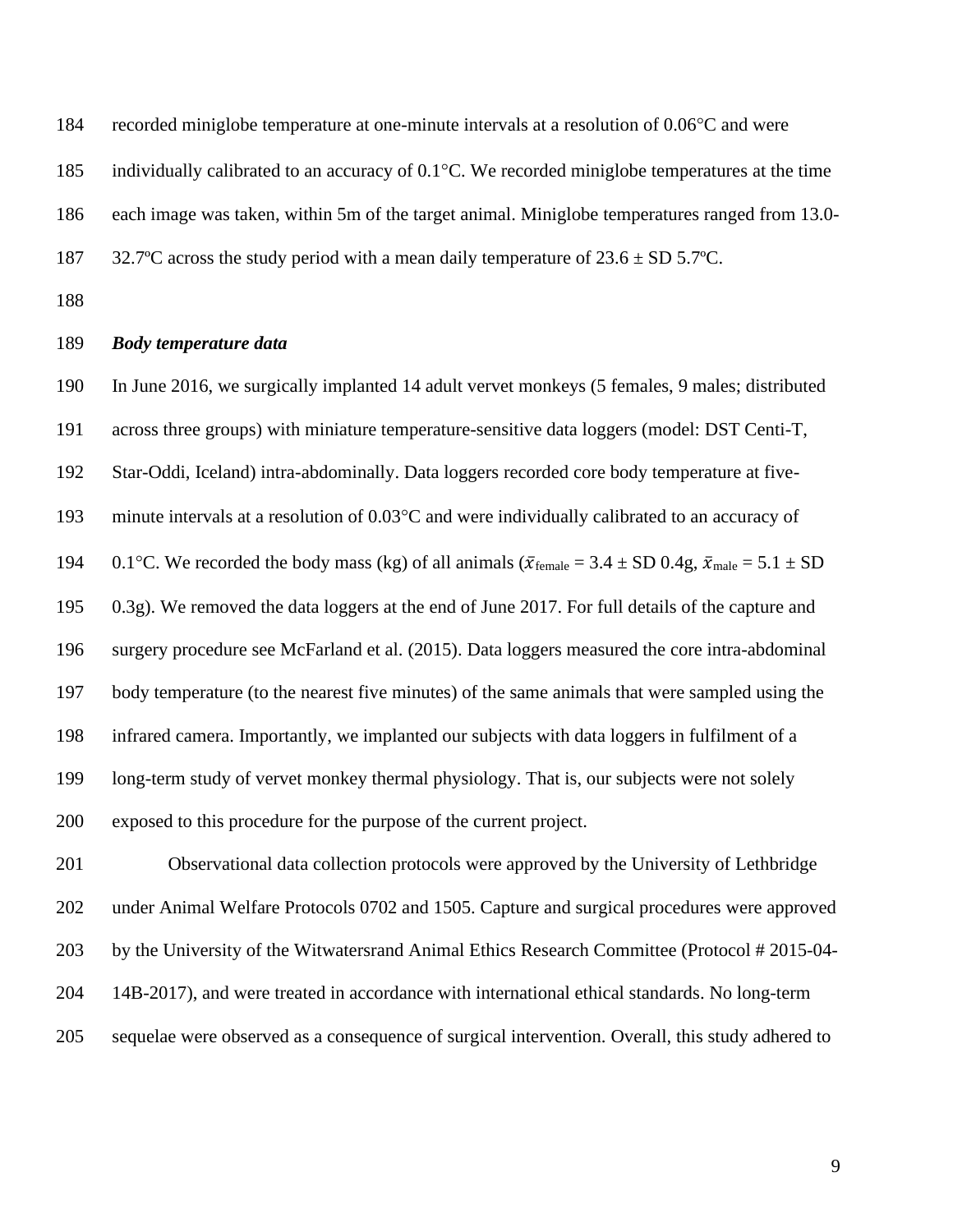the legal requirements of South Africa, and the American Society of Primatologists (ASP)

Principles for the Ethical Treatment of Non-Human Primates.

#### *Statistical analysis*

We used a series of Bland-Altman plots to visually compare the measurement of vervet

monkeys' core body temperature using intra-abdominal data loggers, with surface temperature

measured using infrared thermography (Altman & Bland, 1983).

 We performed our analyses in R v.3.6.0 (R-Core-Team, 2019) using the 'lme4' package 214 to model outcomes (Bates et al., 2019), the 'rsq' package to generate adjusted  $R^2$  values for the fixed effects (Zhang, 2018), and the 'lmertest' package to generate p-values (Kuznetsova, Brockhoff, Christensen, & Jensen, 2019). Prior to running each model, we checked for intercollinearity by calculating variance inflation factors (VIF) for the predictor variables using the 'car' package (Fox et al., 2020). The VIF scores in all of our models were < 2 and were therefore not considered collinear. We scaled and centered our predictor variables so we could directly compare the resulting coefficients. We specified a gaussian error structure with a log 221 link function in all of our models to normalize the residuals. We originally ran a series of linear mixed models, entering subject ID as a random effect.

However, these random effects did not explain any meaningful variance and their inclusion

produced overfitted models with singular fit. We therefore ran a series of linear models,

removing this random effect. The results of the linear mixed models and linear models were

qualitatively the same. We present the results of the linear models below.

 We first ran a series of four linear models entering our four surface temperatures (i.e., dorsal, ventral, tail, and face) in turn as the dependent variable, and time-matched miniglobe as the sole predictor variable. We ran a second series of four linear models entering our four surface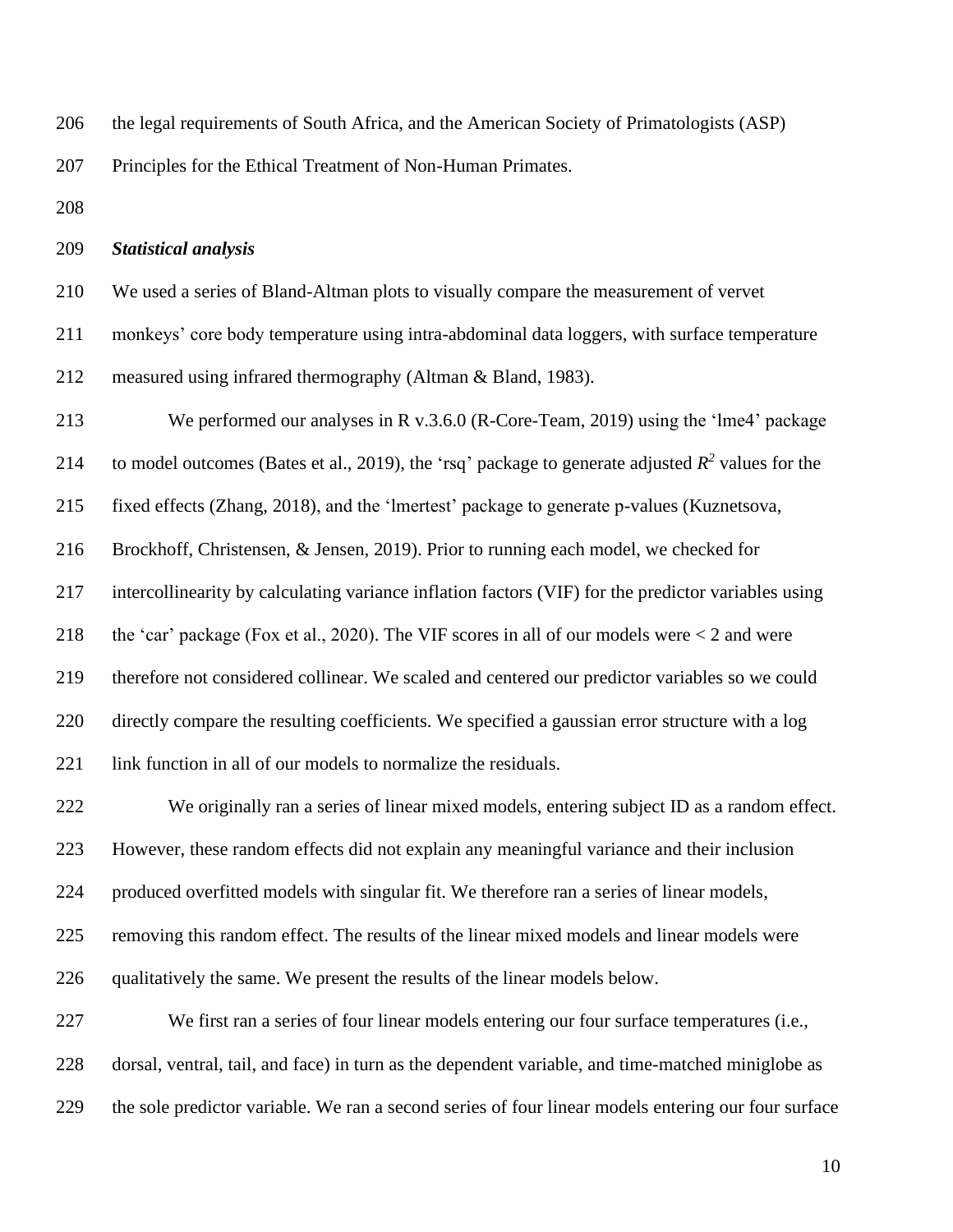temperatures in turn as the dependent variable, and time-matched core body temperature as the sole predictor variable. We ran a third series of four linear models entering our four surface temperatures in turn as the dependent variable and entered time-matched miniglobe temperature and core body temperature as predictor variables, to determine whether this model improved upon either of the single predictor variable models described in the first two series of linear models.

 For the first two series of linear models (i.e., the single predictor variable models), we 237 follow Colquhoun (2014) in describing outcomes as indicating weak (P  $\sim$  0.05), moderate (P  $\sim$ 238 0.01) or strong  $(P \sim 0.001)$  evidence for effects. Following the third series of linear models, we used a reduction in the Akaike Information Criterion (AIC: Akaike, 1974) of a model, using a  $\triangle$  AAICc (to control for small sample sizes) threshold of  $> 2.0$  (Burnham & Anderson, 2002), to indicate whether the composite model was better than its single predictor variable equivalent. We 242 used adjusted  $R^2$  values to describe how much variance in a model's dependent variable was explained by its predictor variables.

#### **RESULTS**

 In a series of four Bland-Altman plots (Figure 3), we observed large differences between the 247 measurements of core body and surface temperatures ( $\bar{x}_{\text{dorsal}} = 12.6 \pm SD 4.4^{\circ}\text{C}$ ,  $\bar{x}_{\text{ventral}} = 9.4 \pm$ 248 SD 3.9°C,  $\bar{x}_{tail} = 12.3 \pm SD$  5.5°C,  $\bar{x}_{face} = 12.0 \pm SD$  4.3°C). Temperature differences in excess of 15ºC were common and occasionally exceeded 20ºC at low temperatures. When the mean of core body and surface body temperatures were higher as a result of increased surface temperature in warm conditions (Table 2), the differences between these variables were smaller. However, core body and surface temperatures were never equivalent.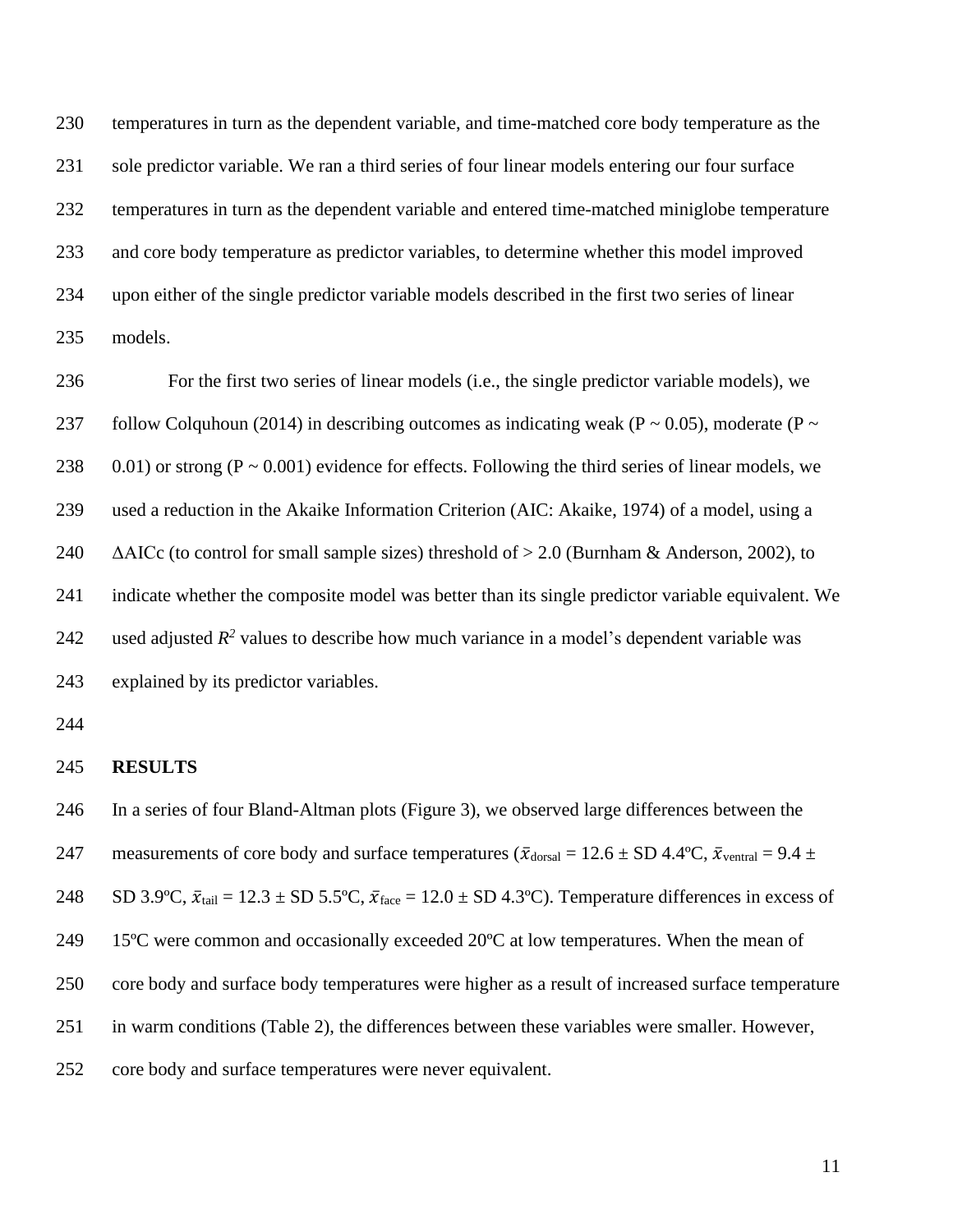| 254 | Miniglobe temperature                                                                                |
|-----|------------------------------------------------------------------------------------------------------|
| 255 | In a series of four linear models (Table 2) with miniglobe temperature as the sole predictor         |
| 256 | variable, globe temperature had a strong positive effect on dorsal, ventral, face, and tail infrared |
| 257 | surface temperatures (all P<0.001). Miniglobe temperature explained 81% (dorsal), 76%                |
| 258 | (ventral), 87% (tail), and 77% (face) of the variance in infrared body surface temperatures (Table   |
| 259 | $2)$ .                                                                                               |
| 260 |                                                                                                      |
| 261 | Core body temperature                                                                                |
| 262 | In a series of four linear models with core body temperature as the sole predictor variable, core    |
| 263 | body temperature had a strong positive effect on dorsal surface temperatures (P<0.001) and a         |
| 264 | weak positive effect on ventral (P=0.04), tail (P=0.02) and face (P=0.048) infrared surface          |
| 265 | temperatures. Core body temperature explained 8% (dorsal), 11% (ventral), 6% (tail), and 5%          |
| 266 | (face) of the variance in infrared body surface temperatures (Table 3).                              |
| 267 |                                                                                                      |
| 268 | Miniglobe temperature and core body temperature                                                      |
| 269 | Given that globe temperature was a stronger predictor of infrared surface temperatures than core     |
| 270 | body temperature (Tables 2 and 3), we ran a series of four linear models including both globe        |
| 271 | temperature and core body temperature as predictor variables, to examine whether the addition of     |
| 272 | core body temperature improved the performance of the model with globe temperature as the            |
| 273 | sole predictor (Table 4). The dorsal, ventral, tail, and face infrared surface temperature models    |
| 274 | were not improved by the addition of core body temperature. AICc values did not decrease by >        |
| 275 | 2.0, and less than 1% additional variance was explained, following the addition of core body         |
| 276 | temperature as a predictor in all cases (Table 5). The best fitting models, for all infrared body    |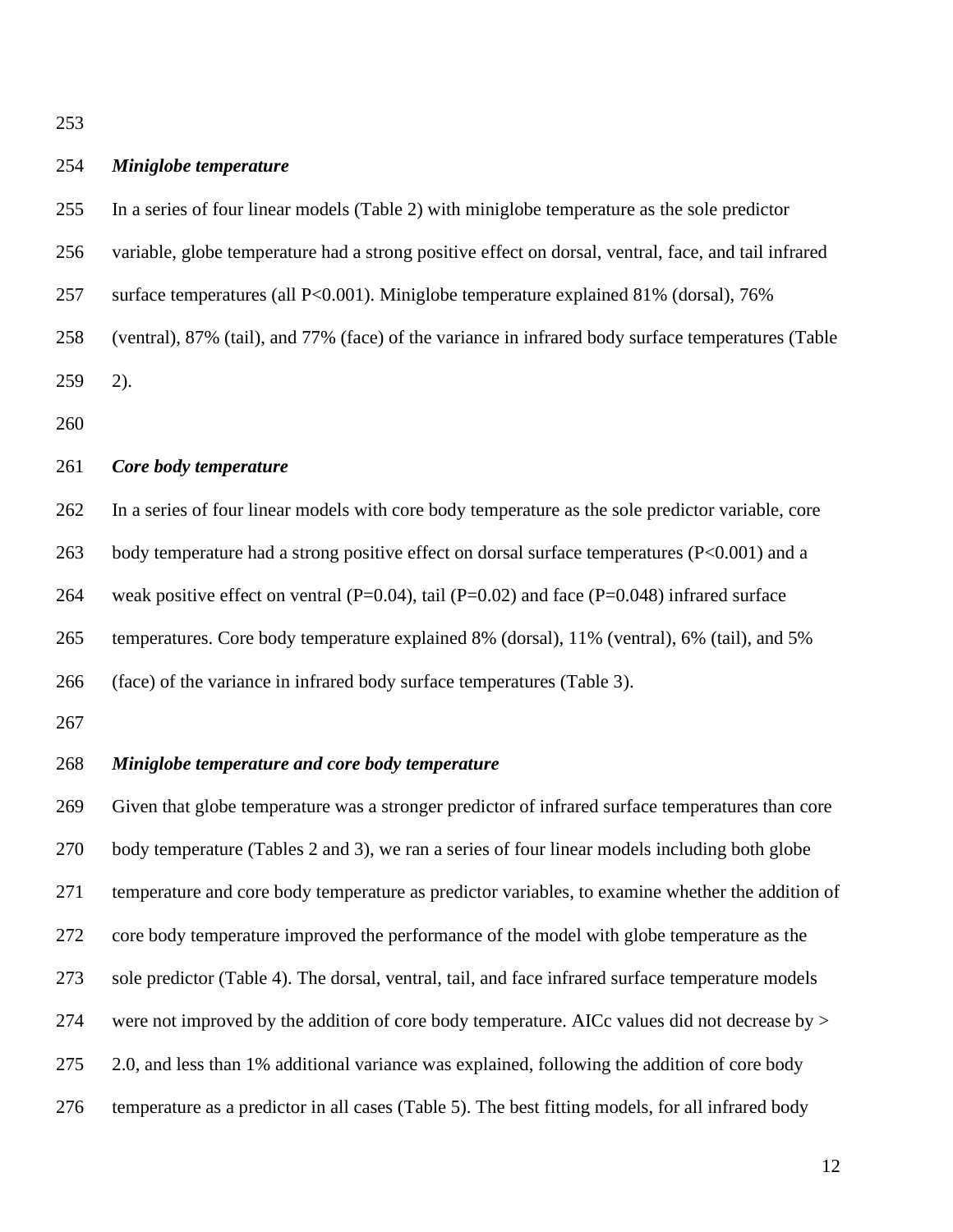surface temperatures, therefore, were those that included globe temperature as a sole predictor variable.

#### **DISCUSSION**

 Our findings reveal that infrared thermography cannot be used to approximate core body temperature. Vervet monkey surface temperatures measured on the furred dorsal, ventral and tail region, as well as the bare-skin facial region, were more strongly predicted by miniglobe (i.e., environmental) temperatures than core body temperatures. At low miniglobe temperatures, surface temperatures dropped substantially and furred surfaces could be more than 20ºC below core body temperature. Since an animal's body surface is the interface where heat is gained by, and dissipated from, the body, it is unsurprising that animal surface temperature is strongly influenced by environmental temperature. While the core body temperatures of free-ranging primates can also vary in response to environmental variability (e.g., Brain & Mitchell, 1999; Schmid, 2000; Schmid et al., 2000; Dausmann, 2005; Lubbe et al., 2014; McFarland et al., 2015, Henzi et al., 2017; McFarland et al., 2020), core body temperature is much more tightly regulated through a range of behavioral and physiological processes. Primates, like all mammals, employ a range of physiological mechanisms to cope with environmental challenges and maintain homeostasis. Autonomic processes involve the activation

 of pathways in the preoptic area of the hypothalamus that regulate the balance of heat production and loss (Morrison & Nakamura, 2019), including altering blood flow to the skin through peripheral vasoconstriction and vasodilation. Individuals can also engage in behaviors that alter

body temperature, such as changing activity patterns, posture, or selecting appropriate

microclimates (McFarland et al., 2015, 2019, 2020; Henzi et al., 2017). Morphological features,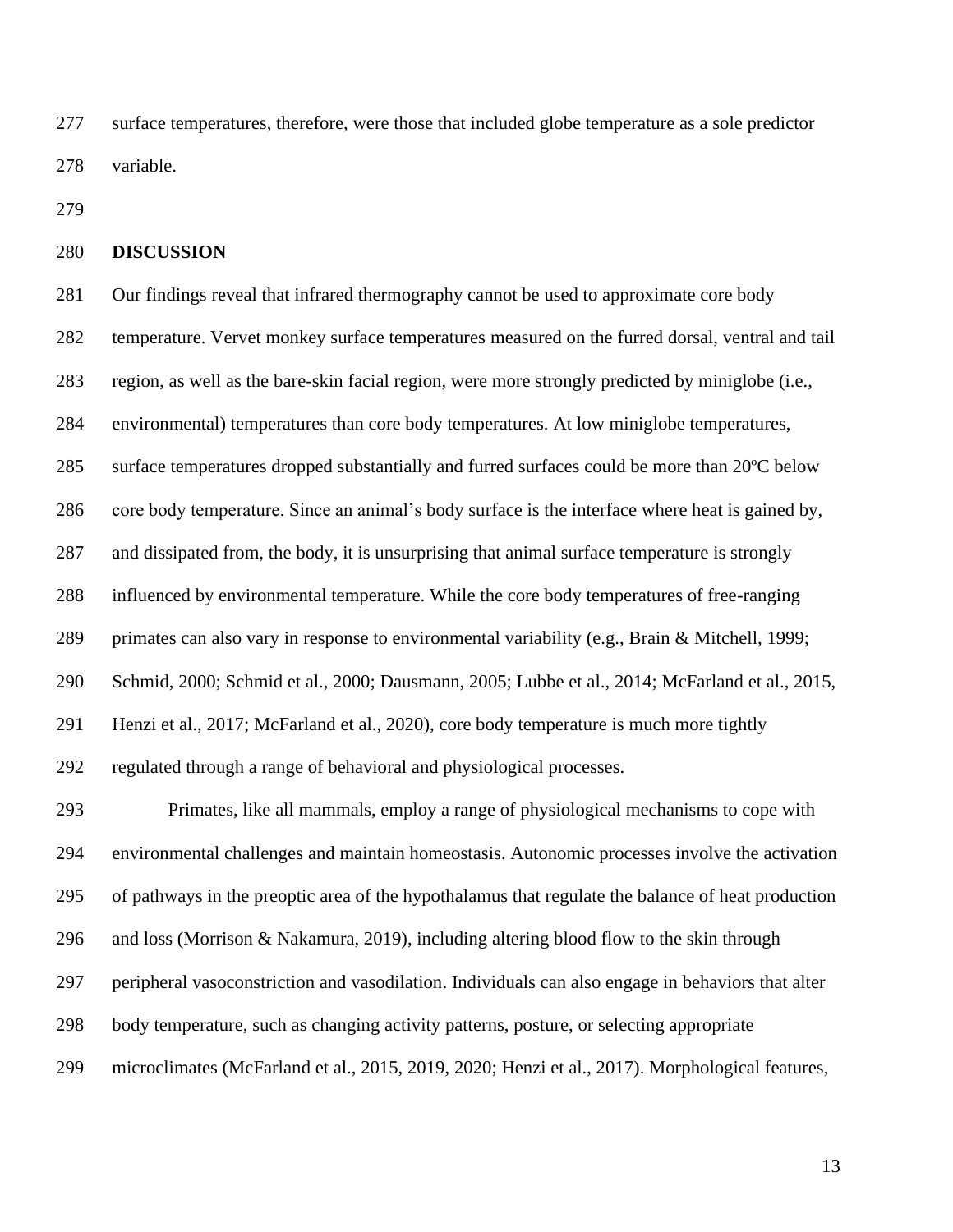such as the color, depth, density, and condition of the pelage, can further modulate heat transfer to and from the body (Scholander, 1950; Schmidt-Nielsen, 1997; McFarland et al., 2016). For example, a thick pelage would act to insulate the animal, reducing the rate of heat loss in cold environments and the rate of heat gain in hot environments, thereby resulting in outer fur surface temperatures that differ substantially from skin temperatures.

 Given the complexities surrounding core body temperature regulation, it would be surprising if surface temperatures did approximate core body temperatures. Yet, a number of studies have shown an association between surface temperature and core body temperature (Dausmann, 2005; Warris et al., 2006; Johnson et al., 2011; Giloh et al., 2011; Zanghi, 2016), including the current manuscript. However, the variance in surface temperature that could be explained by core body temperature in our study was an order of magnitude lower than that explained by miniglobe temperature. In addition, after controlling for the effect of miniglobe temperature, the relationship with surface and core temperatures became trivial. We recommend that future studies do not use surface temperature measurements to approximate core body temperature, without a full understanding of the interactions between core, surface, and environmental variables.

 In an apparent attempt to avoid the invasiveness of intra-abdominal data logging, several research teams have used skin or subcutaneous temperature measurements to make inferences about core body temperature in primates. These methods have provided information on the hibernation patterns of the Lesser bushbaby (*Galago moholi*: Mzilikazi, Masters, & Lovegrove, 2006; Nowack, Mzilikazi, & Dausmann, 2010; Nowack, Wippich, Mzilikazi, & Dausmann, 2013) and several lemur species (*Lemuridae spp.,* Schmid, 2001; Dausmann, Glos, Ganzhorn, & Heldmaier, 2004; Dausmann, 2005; Blanco, Dausmann, Faherty, & Yoder, 2013; Kobbe,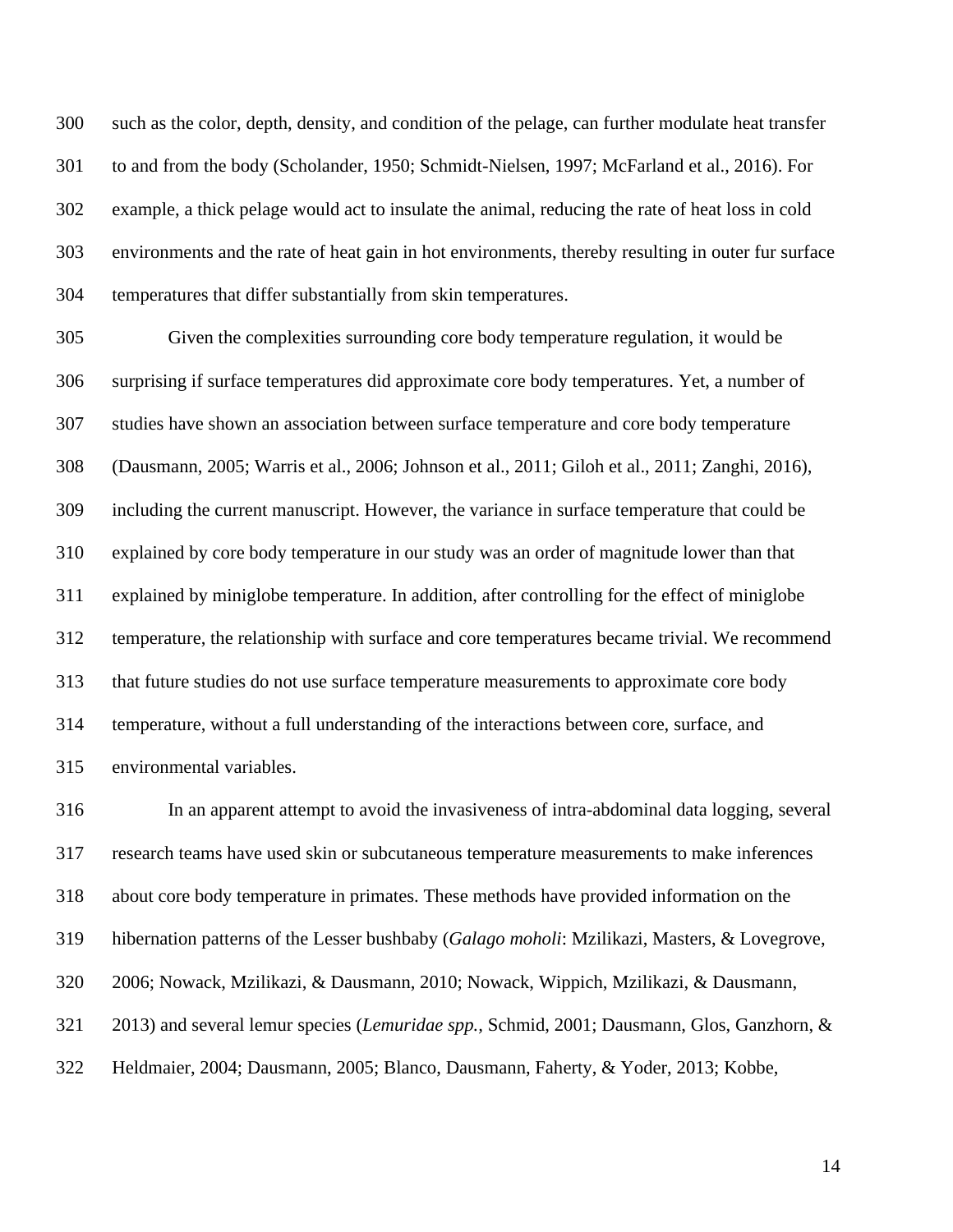Nowack, & Dausmann, 2014), as well as the seasonal variability in the body temperature rhythm of the larger, diurnal mantled howling monkey (Thompson et al., 2014). While subcutaneous body temperatures, typically recorded using devices implanted between the scapula, may more closely reflect core body temperature than surface temperature, they also are likely to be influenced by a core to periphery gradient, particularly in large mammals. The temperature of peripheral tissue is more strongly influenced by local climate, and peripheral blood flow, than is core body temperature (Mitchell et al., 2018). The subcutaneous body temperatures of mantled howling monkeys, for example, were strongly influenced by environmental temperature (Thompson et al., 2014). Furthermore, although a positive association between core body and subcutaneous body temperatures has been documented (Brown & Bernard, 1991; Navarro-Serra & Sanz-Cabañes, 2018), this does not mean that the measures are equivalent or interchangeable. Similar to surface temperatures, subcutaneous temperatures may deviate substantially from core body temperature, particularly in cold environments when endotherms peripherally vasoconstrict to conserve core body heat (Torrao, Hetem, Meyer, & Fick, 2011). Other less invasive measures of an animal's body temperature include measuring the temperature of an animal's feces to approximate its core body temperature. For example, fecal temperature has been used as a proxy for core body temperature in chimpanzees (Jensen, Mundry, Nunn, Boesch, & Leendertz, 2009; Negrey, Sandel, & Langergraber, 2020) based on limited evidence that fecal temperatures approximate rectal temperature in humans. However, given the infrequency of defecation point-sampling, and the fact that core body temperatures can fluctuate over 24h, and over even shorter time intervals for a multitude of reasons (e.g., drinking, behavioral thermoregulation, microclimate selection, intensity of activity: McFarland et. al.,

2015, 2019, 2020), this method offers very little information on the regulation of core body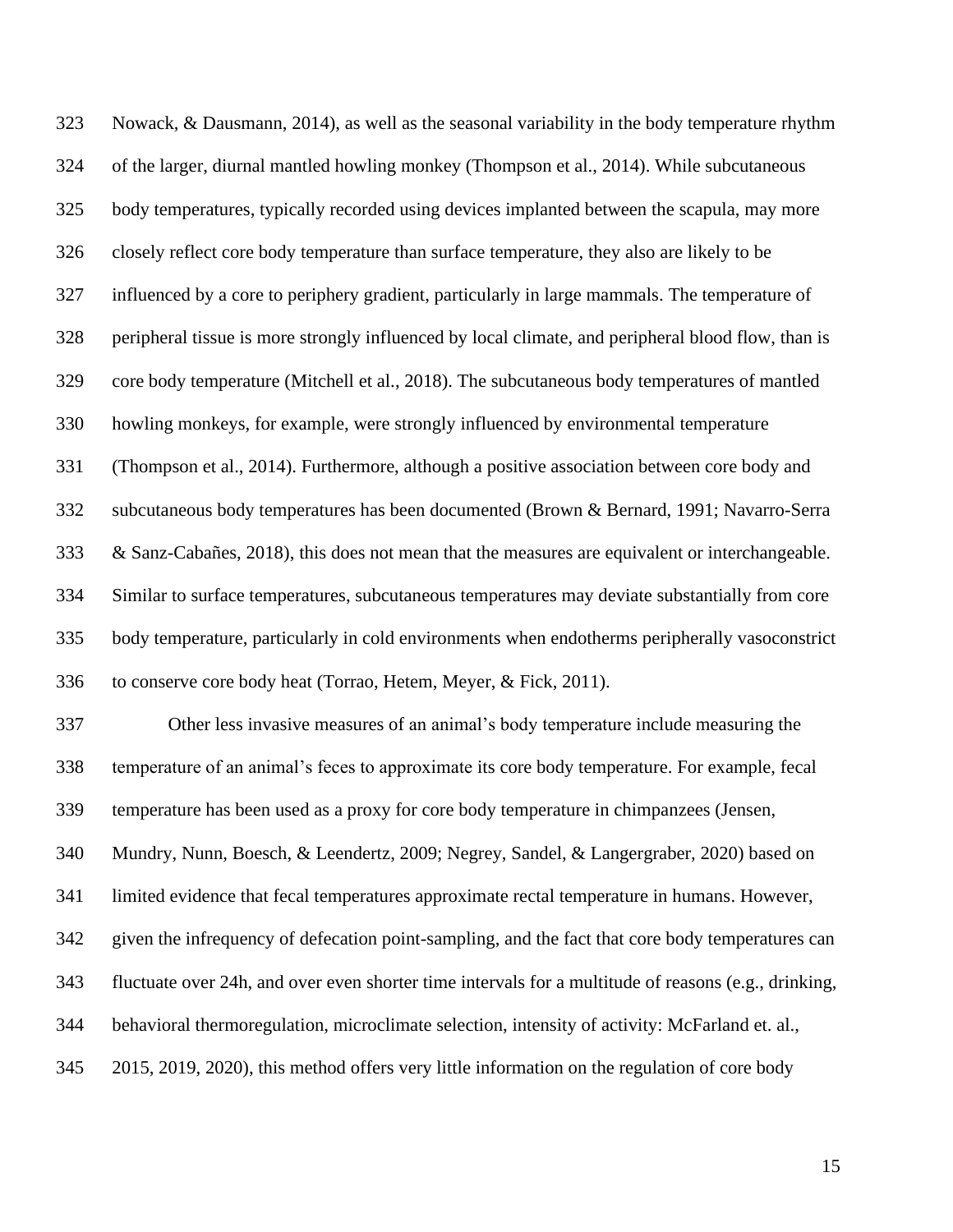temperature. Continuous and remote measurement of core body temperature through implanted intra-abdominal data loggers is a relatively simple and feasible technique that provides far greater insight into an individual's thermal balance with its environment.

 That is not to say that infrared thermography cannot provide important insights on thermoregulatory or other physiological processes. Surface temperatures not only inform us about the heat load experienced at an animal's surface, but may also provide information on peripheral blood flow, and the effect of pelage properties on heat transfer (McCafferty, 2007; Cilulko et al., 2013; Mathewson et al., 2018). Infrared thermography can also provide valuable insights on animal behavior and physiology, or can be used to test the accuracy of biophysical heat transfer models (e.g., Mathewson et al., 2018). Moreover, facial infrared thermography has been used to quantify the emotional states of non-human primates (Nakayama, Goto, Kuraoka, & Nakamura, 2005; Kuraoka & Nakamura, 2011; Ioannou, Chotard, & Davila-Ross, 2015; Chotard, Ioannou, & Davila-Ross, 2018), including in wild chimpanzees (*Pan troglodytes:* Dezecache, Zuberbühler, Davila-Ross & Dahl, 2017), and other animals (McCafferty, 2007). The experimental protocols used in these studies typically rely on small short-term changes in the skin-surface temperature of particular facial regions to make inferences about emotional responses that invoke autonomic changes in blood flow at the surface of the skin (Kreibig, 2010). For example, reductions in nasal skin temperature associated with negative emotional states were relatively small in magnitude, <0.8°C, even in 'raging' monkeys (Kuraoka & Nakamura 2011), and these short terms changes in facial temperature are not influenced by the thermal environment to which the monkeys were exposed (Nakayama et al. 2005). The magnitudes of these emotion-driven temperature changes are unlikely to have had a significant influence on the much larger differences that we report between core and surface body temperatures. Nonetheless,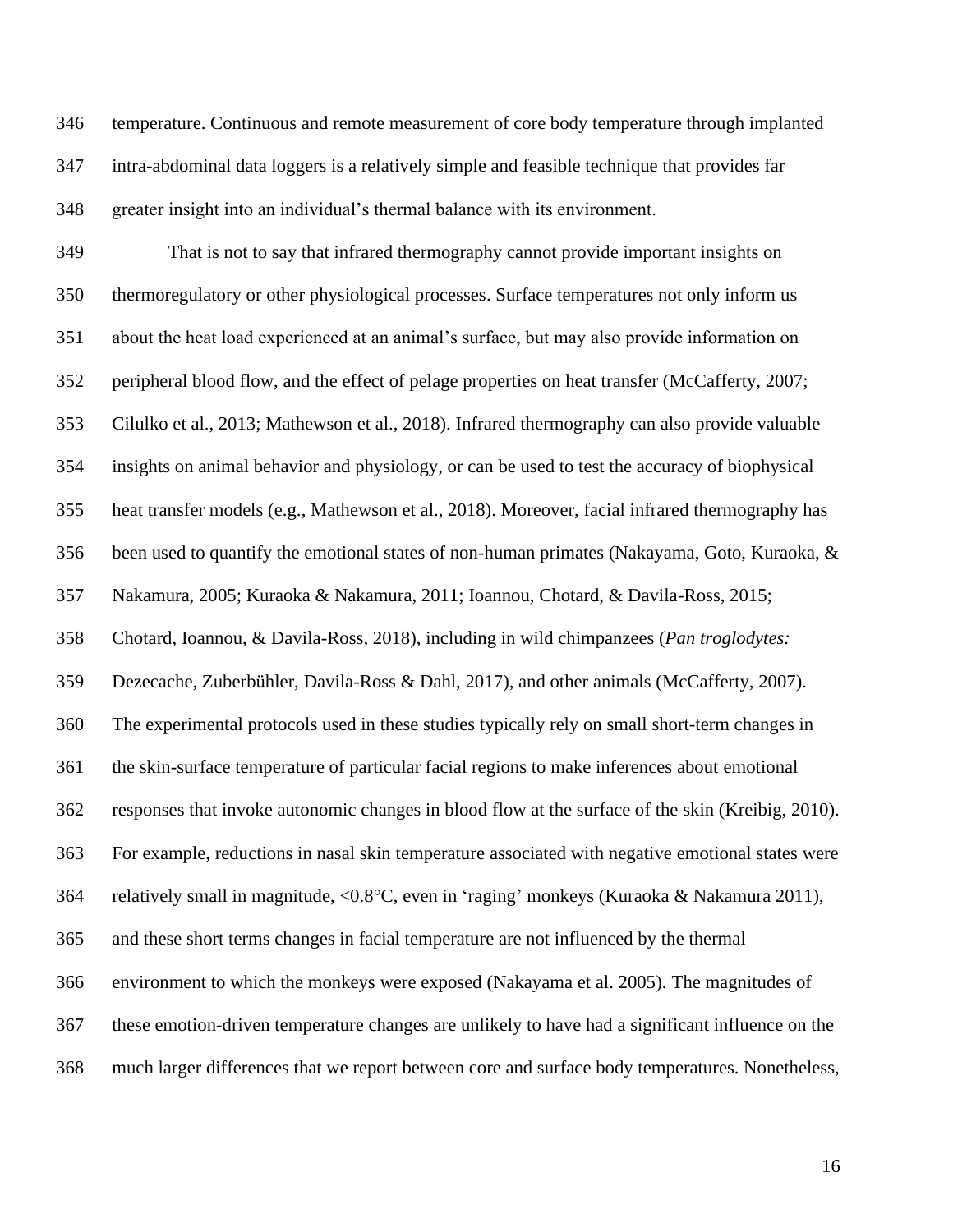our experimental protocol attempted to reduce the confounding effects of emotional state by focusing our thermal images on relaxed monkeys and using relatively discrete temperature measurements collected across the day. Any small skin temperature differences as a result of emotional state would likely be further diluted by our protocol that averaged the temperatures across all bare-skin facial regions, as different facial regions may differ in the direction of temperature change (Chotard et al. 2018).

 When alternative methods are used to measure an animal's surface or peripheral tissue temperature, one should acknowledge that these data do not necessarily reflect the thermal status of an animal's core in a given environment. For subcutaneous data logging methods, in particular, the limited scientific value afforded by these methods should be weighed carefully against the ethical considerations surrounding the required animal capture and intervention. When it is not possible to measure body temperature within the animal's core, we suggest that alternative, non-invasive physiological measures are used to provide information on a primate's energy balance, hormone levels, or metabolic activity in response to environmental variability (e.g., Cristóbal-Azkarate, Maréchal, Semple, Majolo, & MacLarnon, 2016; Behringer & Deschner, 2017; Thompson, 2017; Thompson et al., 2017b). Biophysical models (e.g., Niche 385 Mapper<sup>TM</sup>: Porter & Mitchell, 2006) that use principles of heat and mass transfer, coupled with information on an animal's morphology, behavior, and microclimate, have also been used to predict an animal's energetic requirements as a function of environmental conditions (e.g., Moyer-Horner, Mathewson, Jones, Kearney, & Porter, 2015; Natori & Porter, 2007; Zhang, Mathewson, Zhang, Porter, & Ran, 2018; Long et al., 2014; Mathewson & Porter, 2013; Briscoe, Kearney, Taylor, & Brendan, 2016; Mathewson et al., 2018), including in vervet monkeys (Mathewson, 2018). Ultimately, an integrative approach to understanding heat transfer and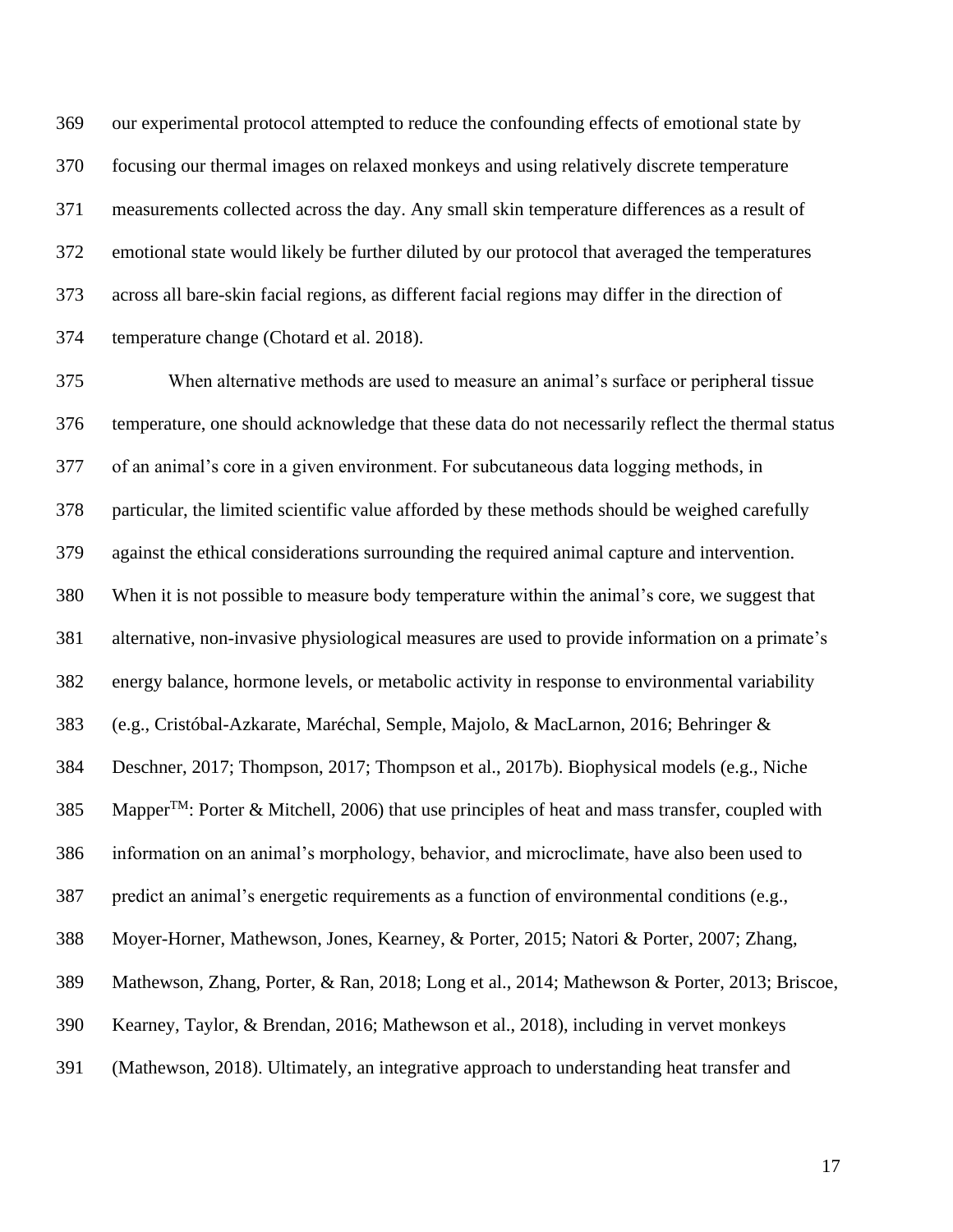| 392 | physiological plasticity can complement accurate measures of core body temperature, to provide |
|-----|------------------------------------------------------------------------------------------------|
| 393 | greater insight into how primates respond to environmental stress.                             |

#### **ACKNOWLEDGEMENTS**

- We thank the Tompkins family for permission to work on the Samara Private Game Reserve. We
- are grateful to Sr. Mary-Ann Costello, and Drs. Jessica Briner and Anna Haw for veterinary
- assistance in the animal capture, sedation, and data-logging surgery procedures. Abigail Chiesa
- helped analyse the thermal images using FLIR software. This research was funded by Faculty
- research grants from the University of the Witwatersrand, N.S.E.R.C. Discovery Grant awards to
- S.P.H. and L.B., the Canada Research Program (L.B.), South African National Research
- Foundation grants to A.F., R.S.H., and S.P.H., and a Carnegie grant to A.F.
- 

# **Data sharing**

The data and analysis code that support the findings of this study are openly available on figshare

at https://doi.org/10.6084/m9.figshare. ####### [to be published at time of manuscript

publication].

### **REFERENCES**

- Akaike, H. (1974). A New Look at the Statistical Model Identification. IEEE Transactions on
- Automatic Control, 19(6), 716–723.
- Altman, D. G., & Bland. J. M. (1983). Measurement in medicine: the analysis of method
- comparison studies. The Statistician, 32 (3), 307–317. https://doi:10.2307/2987937.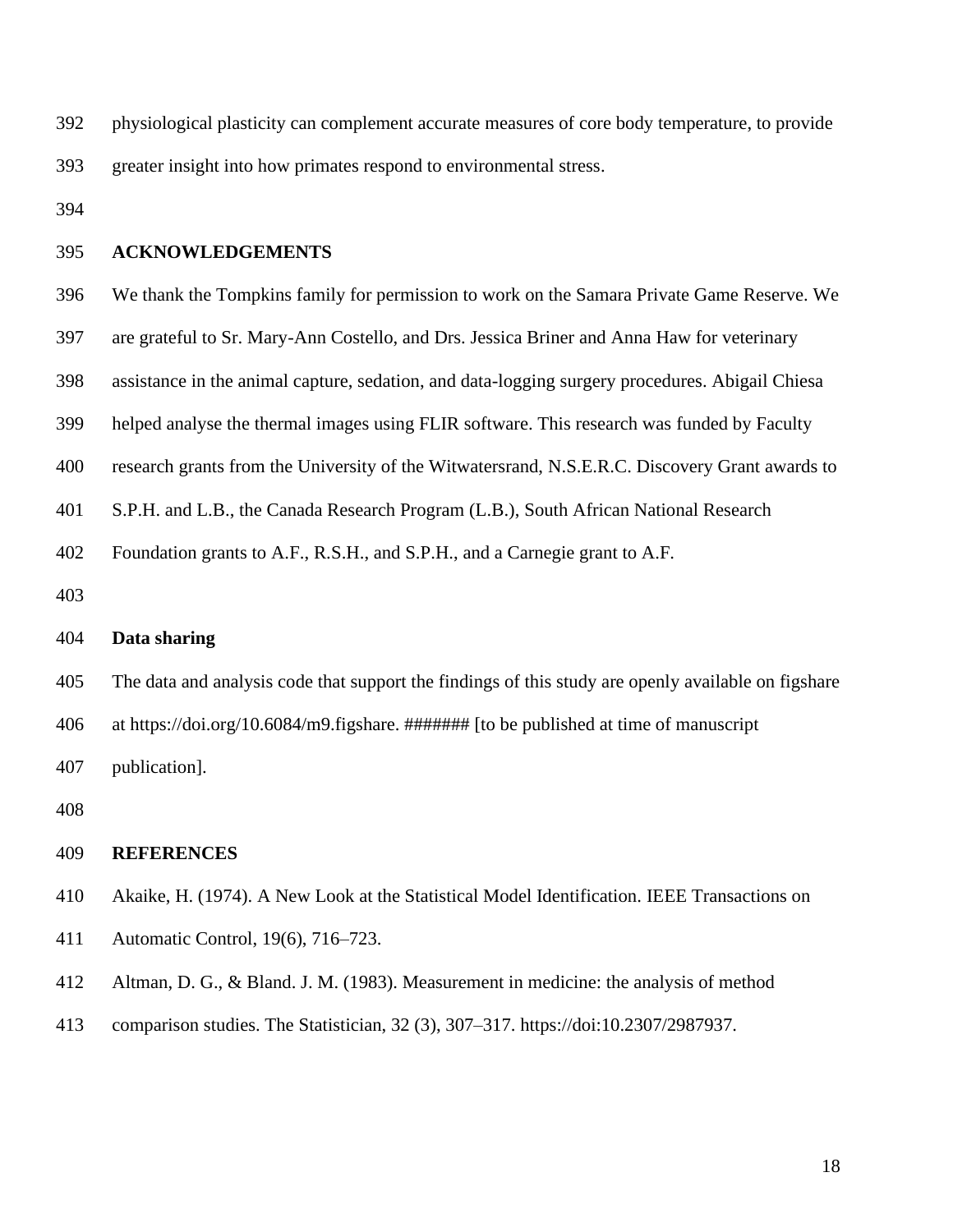- Angilletta, M. J. Jr., Cooper, B. S., Schuler, M. S., & Boyles, J. G. (2010). The evolution of
- thermal physiology in endotherms. Frontiers in Bioscience E2, 861-881.
- https://doi.org/10.2741/e148
- Audet, D., & Thomas, D. W. (1996). Evaluation of the accuracy of body temperature
- measurement using external radio transmitters. Canadian Journal of Zoology, 74(9), 1778-1781.
- <https://doi.org/10.1139/z96-196>
- Bates, M., Maechler, M., Bolker, B., Walker, S., Christensen, R., Singmann, H., …
- Grothendieck, G. (2019). R Package "lme4": Linear Mixed-Effects Models using "Eigen" and
- S4. Version 1.1-21.
- Behringer, V., & Deschner, T. (2017). Non-invasive monitoring of physiological markers in
- primates. Hormones and Behavior, 91, 3–18.<https://doi.org/10.1016/j.yhbeh.2017.02.001>
- Blanco, M. B., Dausmann, K. H., Faherty, S. L., & Yoder, A. D. (2018). Tropical heterothermy
- is "cool": The expression of daily torpor and hibernation in primates. Evolutionary
- Anthropology: Issues, News, and Reviews, 27(4), 147–161.<https://doi.org/10.1002/evan.21588>
- Brain, C., & Mitchell, D. (1999). Body temperature changes in free-ranging baboons (*Papio*
- *hamadryas ursinus*) in the Namib Desert, Namibia. International Journal of Primatology, 20(4),
- 585–598.
- Brown, C. R., & Bernard, R. T. F. (1991). Validation of subcutaneous temperature as a measure
- of deep body temperature in small bats. Journal of Zoology, 224(2), 315-318.
- https://doi.org/10.1111/j.1469-7998.1991.tb04808.x
- Briscoe, N. J., Kearney, M. R., Taylor, C., & Brendan, W. A. (2016). Unpacking the mechanisms
- captured by a correlative SDM to improve predictions of a climate refugia. Global Change
- Biology 22: 2425-2439. https://doi.org/10.1111/gcb.13280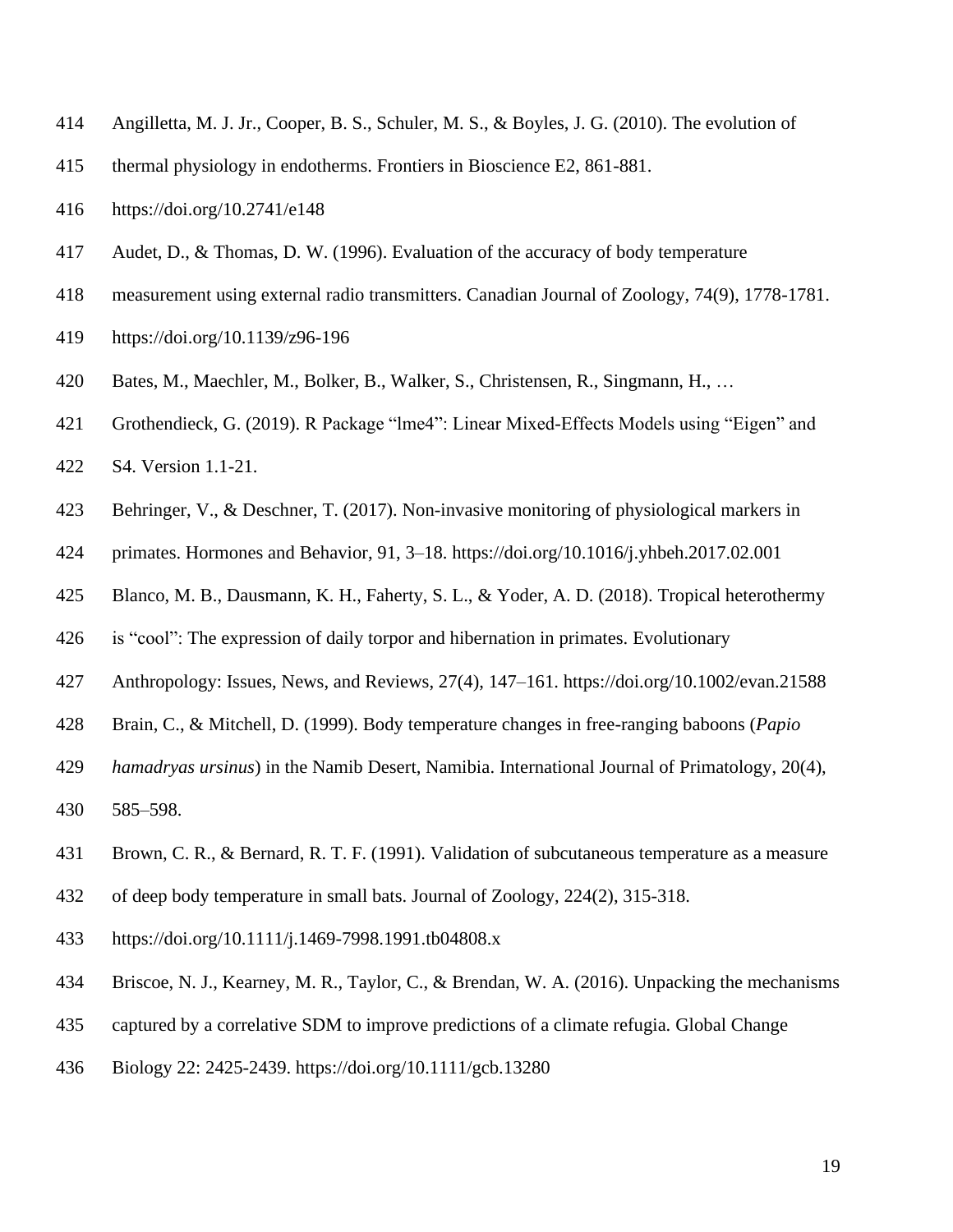- Burnham, K. P., & Anderson, D. R. (Eds.). (2004). Model Selection and Multimodel Inference.
- Springer New York.<https://doi.org/10.1007/b97636>
- Chotard, H., Ioannou, S., & Davila-Ross, M. (2018). Infrared thermal imaging: Positive and
- negative emotions modify the skin temperatures of monkey and ape faces. American Journal of
- Primatology, 80(5), e22863.<https://doi.org/10.1002/ajp.22863>
- Cristóbal-Azkarate, J., Maréchal, L., Semple, S., Majolo, B., & MacLarnon, A. (2016).
- Metabolic strategies in wild male Barbary macaques: evidence from faecal measurement of
- thyroid hormone. Biology Letters, 12(4), p.20160168. https://doi.org/10.1098/rsbl.2016.0168
- Cilulko, J., Janiszewski, P., Bogdaszewski, M., & Szczygielska, E. (2013). Infrared thermal
- imaging in studies of wild animals. European Journal of Wildlife Research, 59(1), 17–23.
- <https://doi.org/10.1007/s10344-012-0688-1>
- Colquhoun, D. (2014). An investigation of the false discovery rate and the misinterpretation of p
- -values. Royal Society Open Science, 1(3), 140216.<https://doi.org/10.1098/rsos.140216>
- Dausmann, K. H. (2005). Measuring body temperature in the field—Evaluation of external vs.
- implanted transmitters in a small mammal. Journal of Thermal Biology, 30(3), 195–202.
- <https://doi.org/10.1016/j.jtherbio.2004.11.003>
- Dausmann, K. H., Glos, J., Ganzhorn, J. U., & Heldmaier, G. (2004). Hibernation in a tropical
- primate. Nature, 429(6994), 825–826.<https://doi.org/10.1038/429825a>
- Dezecache, G., Zuberbühler, K., Davila-Ross, M., & Dahl, C. D. (2017). Skin temperature
- changes in wild chimpanzees upon hearing vocalizations of conspecifics. Royal Society Open
- Science, 4(1), 160816. https://doi.org/10.1098/rsos.160816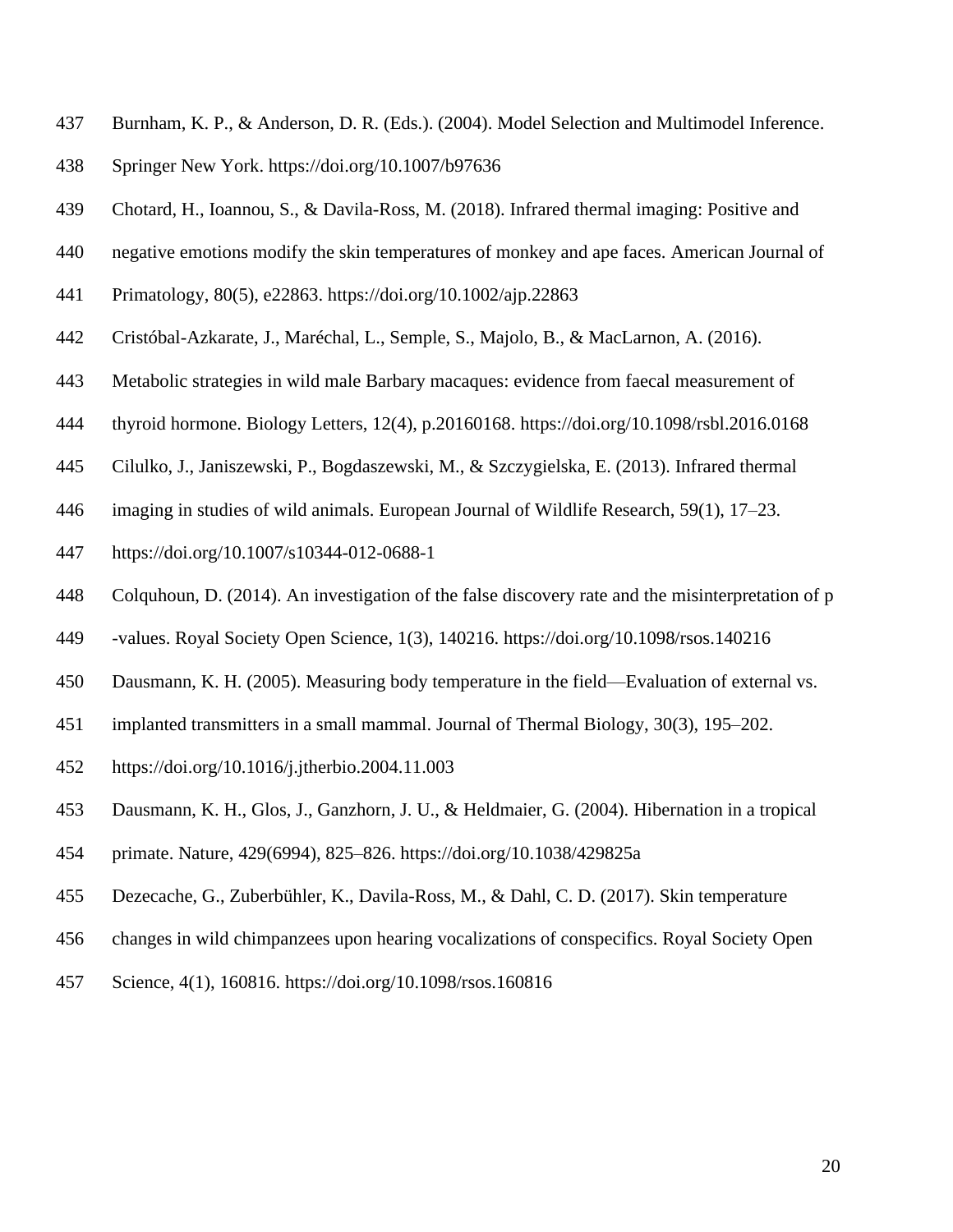- Estrada, A., Garber, P. A., Rylands, A. B., Roos, C., Fernandez-Duque, E., Di Fiore, A., … Li,
- B. (2017). Impending extinction crisis of the world's primates: Why primates matter. Science
- Advances, 3(1), e1600946.<https://doi.org/10.1126/sciadv.1600946>
- 461 ELIR<sup>®</sup> Systems Inc. (2019). FLIR Tools<sup>®</sup>:<https://www.flir.com/products/flir-tools/>
- Fox, J., Weisberg, S., Price, B., Adler, D., Bates, D., Baud-Bovy, G., … R-Core. (2020). R
- Package 'car'. Companion to Applied Regression. Version 3.0-7.
- Fuller, A., Mitchell, D., Maloney, S. K., & Hetem, R. S. (2016). Towards a mechanistic
- understanding of the responses of large terrestrial mammals to heat and aridity associated with
- climate change. Climate Change Responses, 3(1), 10.<https://doi.org/10.1186/s40665-016-0024-1>
- Giloh, M., Shinder, D., & Yahav, S. (2012). Skin surface temperature of broiler chickens is
- correlated to body core temperature and is indicative of their thermoregulatory status. Poultry
- Science, 91(1), 175–188.<https://doi.org/10.3382/ps.2011-01497>
- Graham, T. L., Matthews, H. D., & Turner, S. E. (2016). A Global-Scale Evaluation of Primate
- Exposure and Vulnerability to Climate Change. International Journal of Primatology, 37(2),
- 158–174.<https://doi.org/10.1007/s10764-016-9890-4>
- Henzi, S. P., Hetem, R., Fuller, A., Maloney, S., Young, C., Mitchell, D., … McFarland, R.
- (2017). Consequences of sex-specific sociability for thermoregulation in male vervet monkeys
- during winter. Journal of Zoology, 302(3), 193–200.<https://doi.org/10.1111/jzo.12448>
- Hetem, R. S., Maloney, S. K., Fuller, A., & Mitchell, D. (2016). Heterothermy in large
- mammals: inevitable or implemented? Biological Reviews, 91(1), 187-205.
- https://doi.org/10.1111/brv.12166
- Hetem, R. S., Fuller, A., Maloney, S. K., & Mitchell, D. (2014). Responses of large mammals to
- climate change. Temperature, 1(2), 115–127.<https://doi.org/10.4161/temp.29651>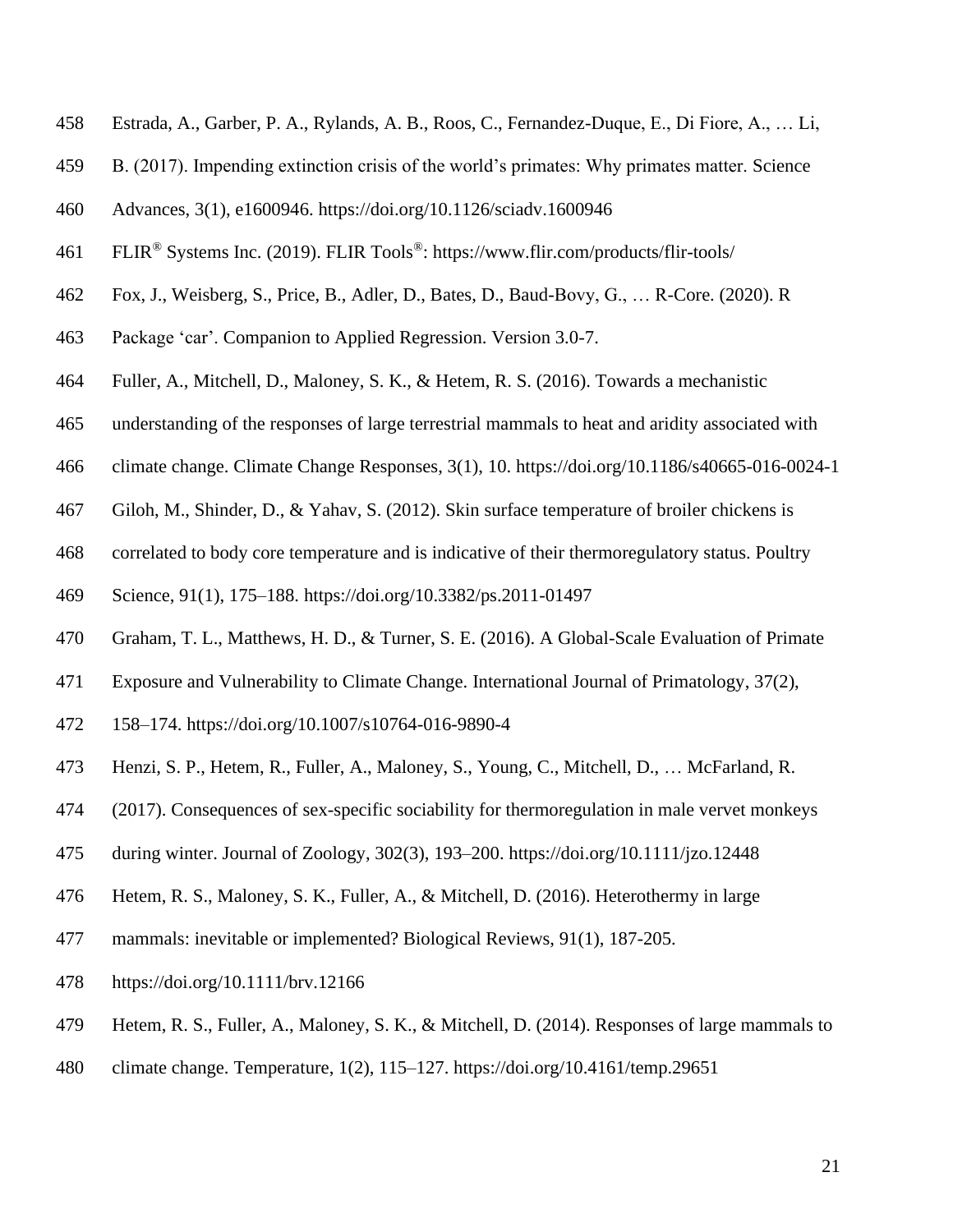- Hetem, R. S., Maloney, S. K., Fuller, A., Meyer, L. C. R., & Mitchell, D. (2007). Validation of a
- biotelemetric technique, using ambulatory miniature black globe thermometers, to quantify
- thermoregulatory behaviour in ungulates. Journal of Experimental Zoology Part A: Ecological
- Genetics and Physiology, 307A(6), 342–356.<https://doi.org/10.1002/jez.389>
- Ioannou, S., Chotard, H., & Davila-Ross, M. (2015). No strings attached: Physiological
- monitoring of rhesus monkeys (*Macaca mulatta*) with thermal imaging. Frontiers in Behavioral
- Neuroscience, 9, 160.<https://doi.org/10.3389/fnbeh.2015.00160>
- Jay, O., Reardon, F. D., Webb, P., DuCharme, M. B., Ramsay, T., Nettlefold, L., & Kenny, G. P.
- (2007). Estimating changes in mean body temperature for humans during exercise using core and
- skin temperatures is inaccurate even with a correction factor. Journal of Applied Physiology,
- 103(2), 443–451.<https://doi.org/10.1152/japplphysiol.00117.2007>
- Jensen, S. A., Mundry, R., Nunn, C. L., Boesch, C., & Leendertz, F. H. (2009). Non-invasive
- body temperature measurement of wild chimpanzees using fecal temperature decline. Journal of
- Wildlife Diseases, 45(2), 542-546. https://doi.org/10.7589/0090-3558-45.2.542
- Johnson, S. R., Rao, S., Hussey, S. B., Morley, P. S., & Traub-Dargatz, J. L. (2011).
- Thermographic Eye Temperature as an Index to Body Temperature in Ponies. Journal of Equine
- Veterinary Science, 31(2), 63–66.<https://doi.org/10.1016/j.jevs.2010.12.004>
- Kobbe, S., Nowack, J., & Dausmann, K. H. (2014). Torpor is not the only option: Seasonal
- variations of the thermoneutral zone in a small primate. Journal of Comparative Physiology B,
- 184(6), 789–797.<https://doi.org/10.1007/s00360-014-0834-z>
- Kreibig, S. D. (2010). Autonomic nervous system activity in emotion: a review. Biological
- Psychology, 84, 394–421. https://doi:10.1016/j.biopsycho.2010.03.010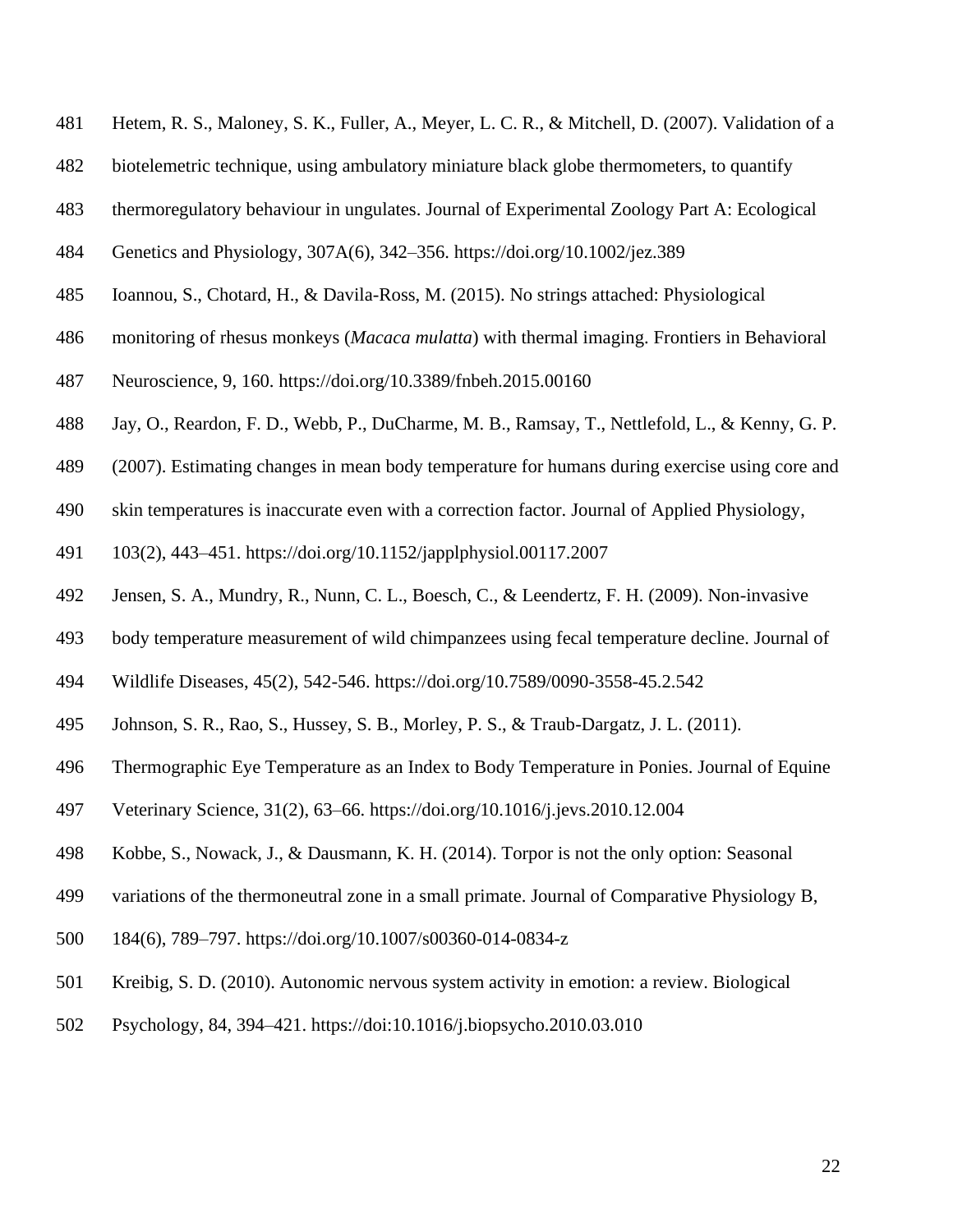- Kuraoka, K., & Nakamura, K. (2011). The use of nasal skin temperature measurements in
- studying emotion in macaque monkeys. Physiology & Behavior, 102(3–4), 347–355.
- <https://doi.org/10.1016/j.physbeh.2010.11.029>
- Kuznetsova, A., Brockhoff, P., Christensen, R., & Jensen, S. (2019). R Package 'lmertest'. Tests
- in Linear Mixed Effects Models. Version 3.1-1.
- Larcombe, A. (2007). Measurement of southern brown bandicoot (*Isoodon obesulus*) body
- temperature using internal and external telemeters. Journal of the Royal Society of Western
- Australia, 90, 161–163.
- Long, R. A, Bowyer, R.T, Porter, W.P., Mathewson, P.D., Monteith, K. L., Kie, J. G. (2014).
- Behaviour and nutritional condition buffer a large-bodied endotherm against direct and indirect
- effects of climate. Ecological Monographs 84: 513-532.<https://doi.org/10.1890/13-1273.1>
- Lovegrove, B. G., Heldmaier, G., & Ruf, T. (1991). Perspectives of endothermy revisited: the
- endothermic temperature range. Journal of Thermal Biology, 16(4), 185-197.
- https://doi.org/10.1016/0306-4565(91)90025-W
- Lubach, G., Kittrell, E., & Coe, C. (1992). Maternal Influences on Body Temperature in the
- Infant Primate. Physiology & Behavior, 51, 987–994.
- Lubbe, A., Hetem, R. S., McFarland, R., Barrett, L., Henzi, P. S., Mitchell, D., … Fuller, A.
- (2014). Thermoregulatory plasticity in free-ranging vervet monkeys, Chlorocebus pygerythrus.
- Journal of Comparative Physiology B, 184(6), 799–809. [https://doi.org/10.1007/s00360-014-](https://doi.org/10.1007/s00360-014-0835-y)
- [0835-y](https://doi.org/10.1007/s00360-014-0835-y)
- Maloney, S. K., Mitchell, D., Mitchell, G., & Fuller, A. (2007). Absence of selective brain
- cooling in unrestrained baboons exposed to heat. American Journal of Physiology-Regulatory,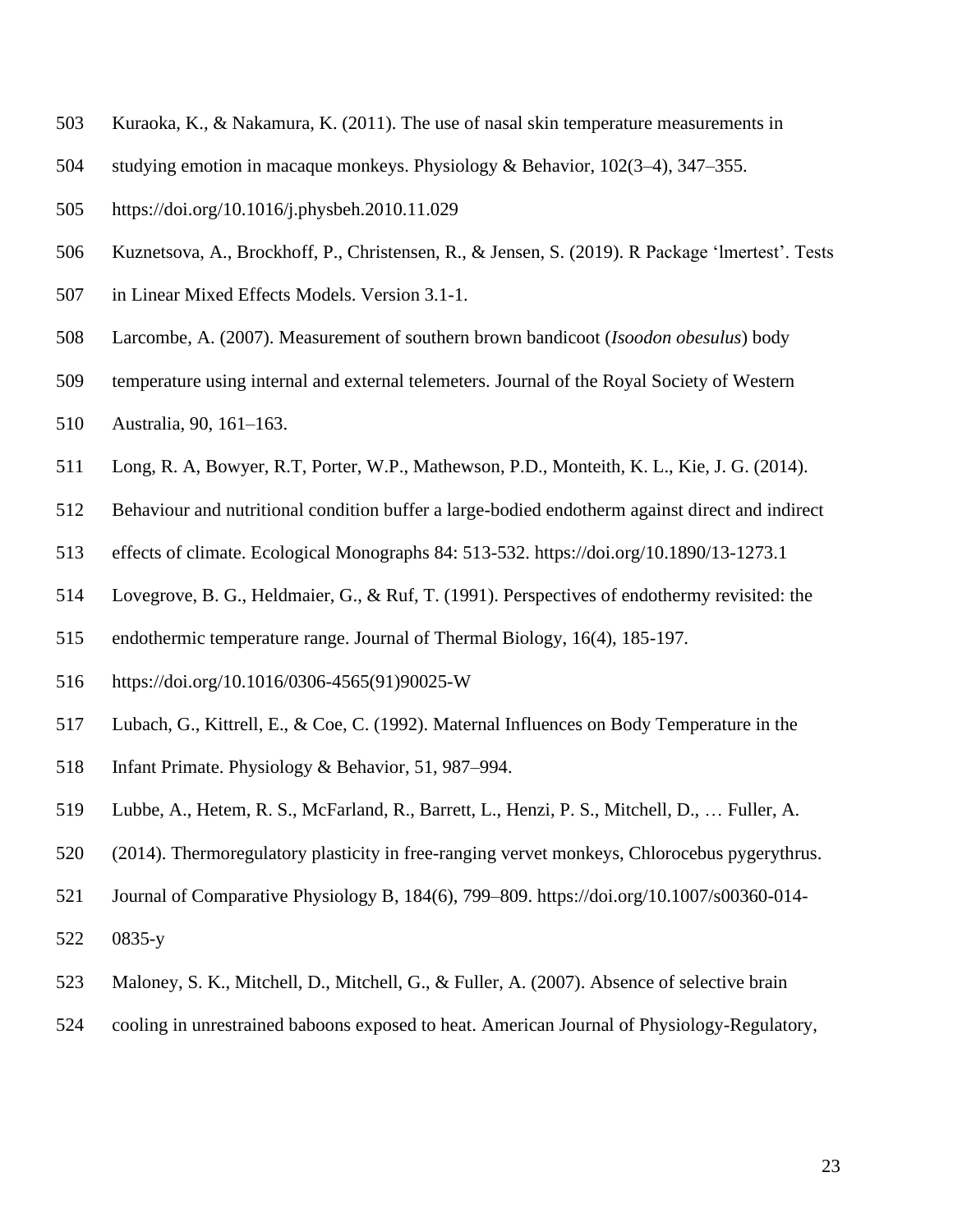- Integrative and Comparative Physiology, 292(5), 2059–2067.
- <https://doi.org/10.1152/ajpregu.00809.2006>
- Mathewson, P. D. (2018). Biophysical models as tools to improve understanding of endotherm
- responses to environmental change. (PhD dissertation), Department of Zoology, University of
- Wisconsin, Madison, Wisconsin, USA. ProQuest Dissertations Publishing: 13425321.
- Mathewson, P. D., Hanson-Dorr, K. C., Porter, W. P., Bursian, S. J., Dean, K. M., Healy, K., …
- Dorr, B. S. (2018). Experimental and modeled thermoregulatory costs of repeated sublethal oil
- exposure in the Double-crested Cormorant, *Phalacrocoraz auratus*. Marine Pollution Bulletin,
- 135, 216–223.
- Mathewson, P. D., & Porter, W. P. (2013). Simulating polar bear energetics during a seasonal
- fast using a mechanistic model. PLoS One 8: e72863.
- https://doi.org/10.1371/journal.pone.0072863
- McCafferty, D. J. (2007). The value of infrared thermography for research on mammals:
- Previous applications and future directions. Mammal Review, 37(3), 207–223.
- <https://doi.org/10.1111/j.1365-2907.2007.00111.x>
- McFarland, R., Barrett, L., Fuller, A., Hetem, R. S., Young, C., … & Henzi, S. P. (Pending).
- Supporting data: Infrared thermography cannot be used to approximate core body temperature in
- wild primates. *Figshare.* ####
- McFarland, R., Barrett, L., Costello, M., Fuller, A., Hetem, R. S., Maloney, S. K., … Henzi, P. S.
- (2020). Keeping cool in the heat: Behavioral thermoregulation and body temperature patterns in
- wild vervet monkeys. American Journal of Physical Anthropology, 171(3), 407–418.
- <https://doi.org/10.1002/ajpa.23962>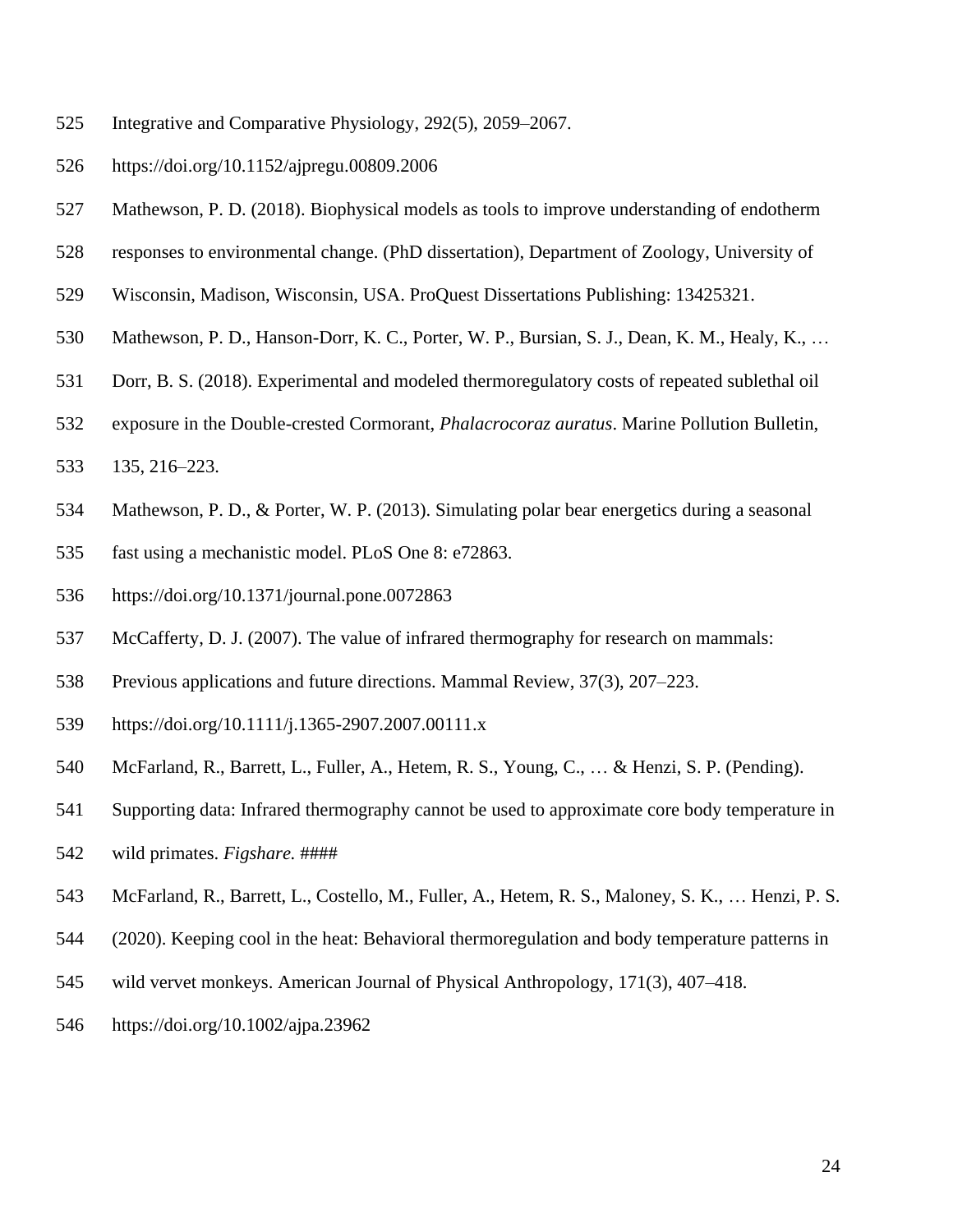- McFarland, R, Henzi, S., & Barrett, L. (2019). The Social and Thermal Competence of Wild
- Vervet Monkeys. In T. Turner (Ed.): *Savanna Monkeys: The Genus Chlorocebus* (pp. 119–207).
- Cambridge University Press.
- McFarland, R., Henzi, S. P., Barrett, L., Wanigaratne, A., Coetzee, E., Fuller, A., … Maloney, S.
- K. (2016). Thermal consequences of increased pelt loft infer an additional utilitarian function for
- grooming: Thermal benefits of grooming. American Journal of Primatology, 78(4), 456–461.
- <https://doi.org/10.1002/ajp.22519>
- McFarland, R., Barrett, L., Boner, R., Freeman, N. J., & Henzi, S. P. (2014). Behavioral
- flexibility of vervet monkeys in response to climatic and social variability: Behavioral Flexibility
- of Vervet Monkeys. American Journal of Physical Anthropology, 154(3), 357–364.
- <https://doi.org/10.1002/ajpa.22518>
- McNab, B. K., & Wright, P. C. (1987). Temperature Regulation and Oxygen Consumption in the
- Philippine Tarsier *Tarsius syrichta*. Physiological Zoology, 60(5), 596–600.
- <https://doi.org/10.1086/physzool.60.5.30156133>
- Mitchell, D., Snelling, E. P., Hetem, R. S., Maloney, S. K., Strauss, W. M., & Fuller, A. (2018).
- Revisiting concepts of thermal physiology: Predicting responses of mammals to climate change.
- Journal of Animal Ecology, 87(4), 956–973.<https://doi.org/10.1111/1365-2656.12818>
- Morrison, S. F., & Nakamura, K. (2019). Central mechanisms for thermoregulation. Annual
- Review of Physiology, 81, 285–308.
- Moyer-Horner, L., Mathewson, P. D., Jones, G., Kearney, M. R., & Porter, W. P. (2015).
- Modeling behavioral thermoregulation in a climate change sentinel. Ecology and Evolution 5:
- 5810-5822. https://doi.org/10.1002/ece3.1848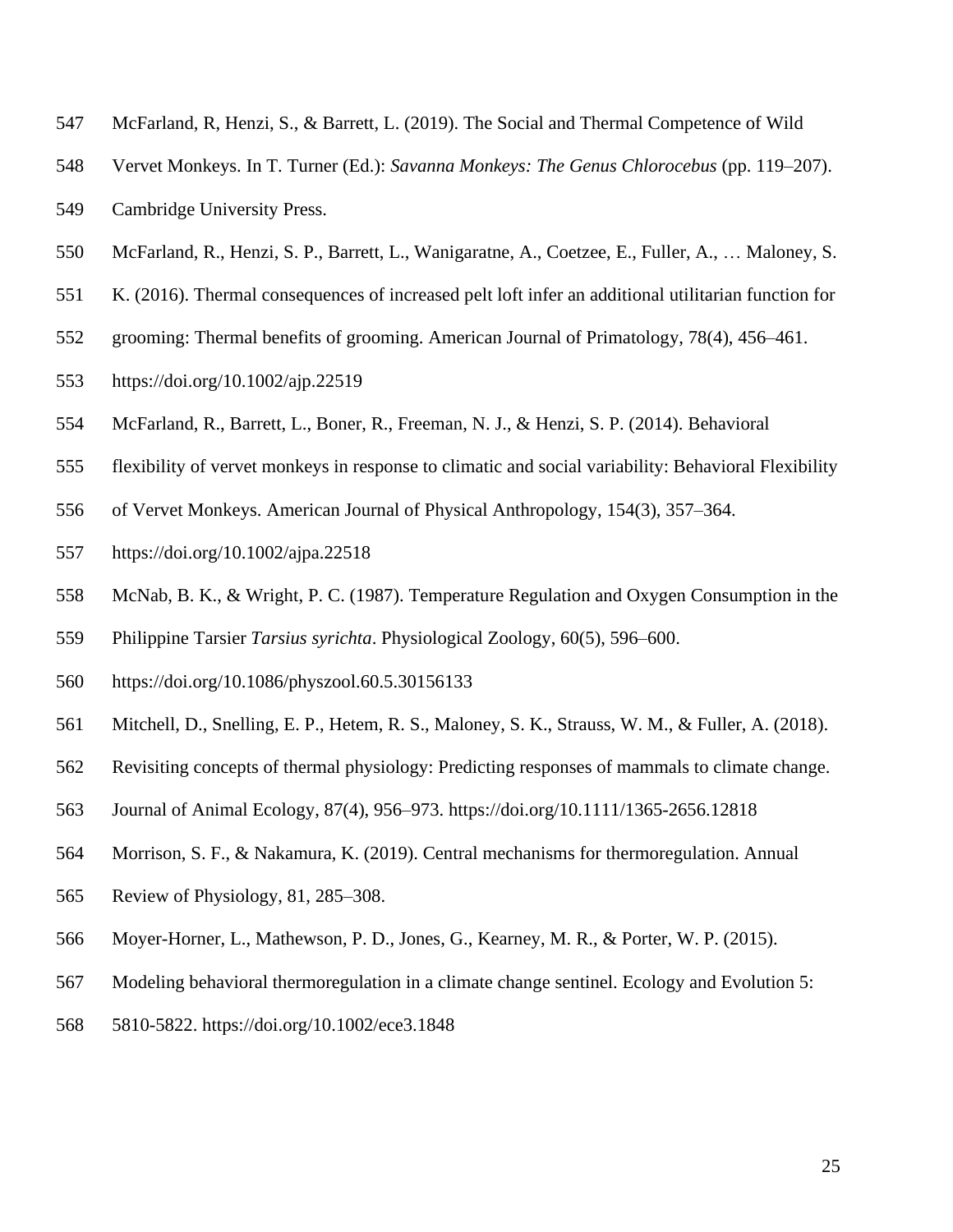- Muller, E. F., Nieschalk, U., & Meier, B. (1985). Thermoregulation in the slender loris (*Loris*
- *tardigradus*). Folia Primatologica, 44(3–4), 216–226.<https://doi.org/10.1159/000156215>
- Mzilikazi, N., Masters, J. C., & Lovegrove, B. G. (2006). Lack of torpor in free-ranging southern
- lesser galagos, *Galago moholi*: ecological and physiological considerations. Folia Primatologica,
- 77(6), 465–476.<https://doi.org/10.1159/000095392>
- Nakayama, K., Goto, S., Kuraoka, K., & Nakamura, K. (2005). Decrease in nasal temperature of
- rhesus monkeys (*Macaca mulatta*) in negative emotional state. Physiology & Behavior, 84(5),
- 783–790.<https://doi.org/10.1016/j.physbeh.2005.03.009>
- Narayan, E., Perakis, A., & Meikle, W. (2019). Using thermal imaging to monitor body
- temperature of koalas (*Phascolarctos cinereus*) in a zoo setting. Animals, 9(12), 1094.
- Natori, Y., & Porter, W. P. (2007). Model of Japanese serow (*Capricornis crispus*) energetics
- predicts distribution on Honshu, Japan. Ecological Applications 17: 1441-1459.
- https://doi.org/10.1890/06-1785.1
- Navarro-Serra, A., & Sanz-Cabañes, H. (2019). Subcutaneous thermal sensor microchip
- validation in vervet monkeys (*Chlorocebus pygerythrus*) during normothermic and hypothermic
- situations. Journal of Medical Primatology, 48(2), 77–81.<https://doi.org/10.1111/jmp.12398>
- Negrey, J. D., Sandel, A. A., & Langergraber, K. E. (2020). Dominance rank and the presence of
- sexually receptive females predict feces-measured body temperature in male chimpanzees.
- Behavioral Ecology and Sociobiology, 74(1), 5. https://doi.org/10.1007/s00265-019-2788-3
- Nowack, J., Mzilikazi, N., & Dausmann, K. H. (2010). Torpor on demand: heterothermy in the
- non-lemur primate *Galago moholi*. PLoS ONE, 5(5), e10797.
- <https://doi.org/10.1371/journal.pone.0010797>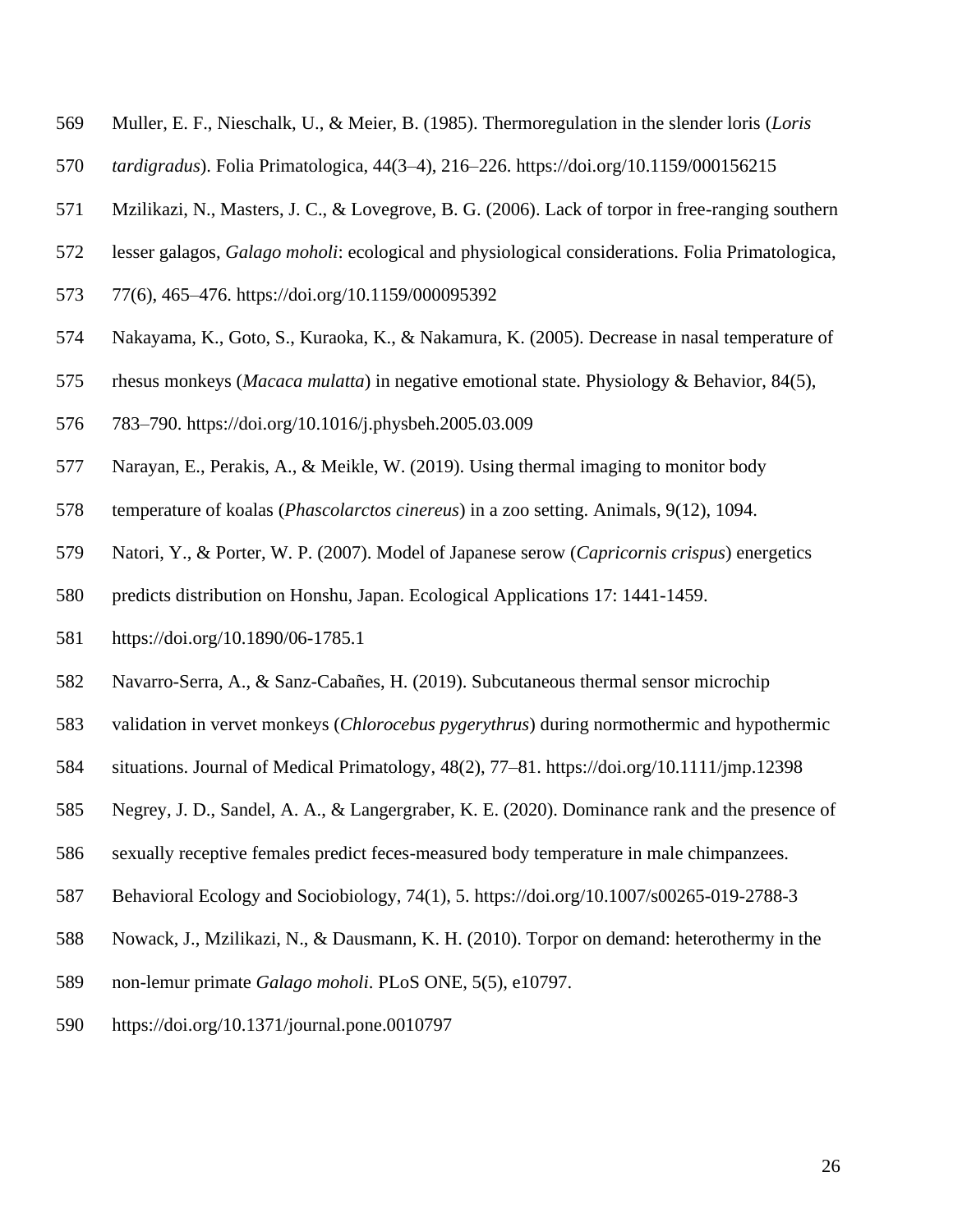- Nowack, J., Wippich, M., Mzilikazi, N., & Dausmann, K. H. (2013). Surviving the cold, dry
- period in Africa: Behavioral adjustments as an alternative to heterothermy in the African lesser
- bushbaby (*Galago moholi*). International Journal of Primatology, 34(1), 49–64.
- <https://doi.org/10.1007/s10764-012-9646-8>
- Nyakudya, T. T., Fuller, A., Meyer, L. C. R., Maloney, S. K., & Mitchell, D. (2012). Body
- temperature and physical activity correlates of the menstrual cycle in Chacma baboons (*Papio*
- *hamadryas ursinus*): Temperature, activity, and baboon menstrual cycle. American Journal of
- Primatology, 74(12), 1143–1153.<https://doi.org/10.1002/ajp.22073>
- Pasternak, G., Brown, L. R., Kienzle, S., Fuller, A., Barrett, L., & Henzi, S. P. (2013).
- Population ecology of vervet monkeys in a high latitude, semi-arid riparian woodland. Koedoe,
- 55(1), 1–9. https://doi.org/10.4102/koedoe.v55i1.1078
- Porter, W. P, & Mitchell. J. W. (2006). Method and system for calculating the spatial-temporal
- effects of climate and other and other environmental conditions on animals.
- http://www.warf.org/technologies.jsp?ipnumber=P01251US (Niche Mapper™).
- R-Core-Team. (2019). R: a language and environment for statistical computing. Vienna, Austria:
- R Foundation for Statistical Computing.
- Robinson, E. L., & Fuller, C. A. (1999). Endogenous thermoregulatory rhythms of squirrel
- monkeys in thermoneutrality and cold. American Journal of Physiology-Regulatory, Integrative
- and Comparative Physiology, 276(5), R1397–R1407.
- <https://doi.org/10.1152/ajpregu.1999.276.5.R1397>
- Schmid, J. (2000). Daily torpor in the gray mouse lemur (*Microcebus murinus*) in Madagascar:
- Energetic consequences and biological significance. Oecologia, 123(2), 175–183.
- <https://doi.org/10.1007/s004420051003>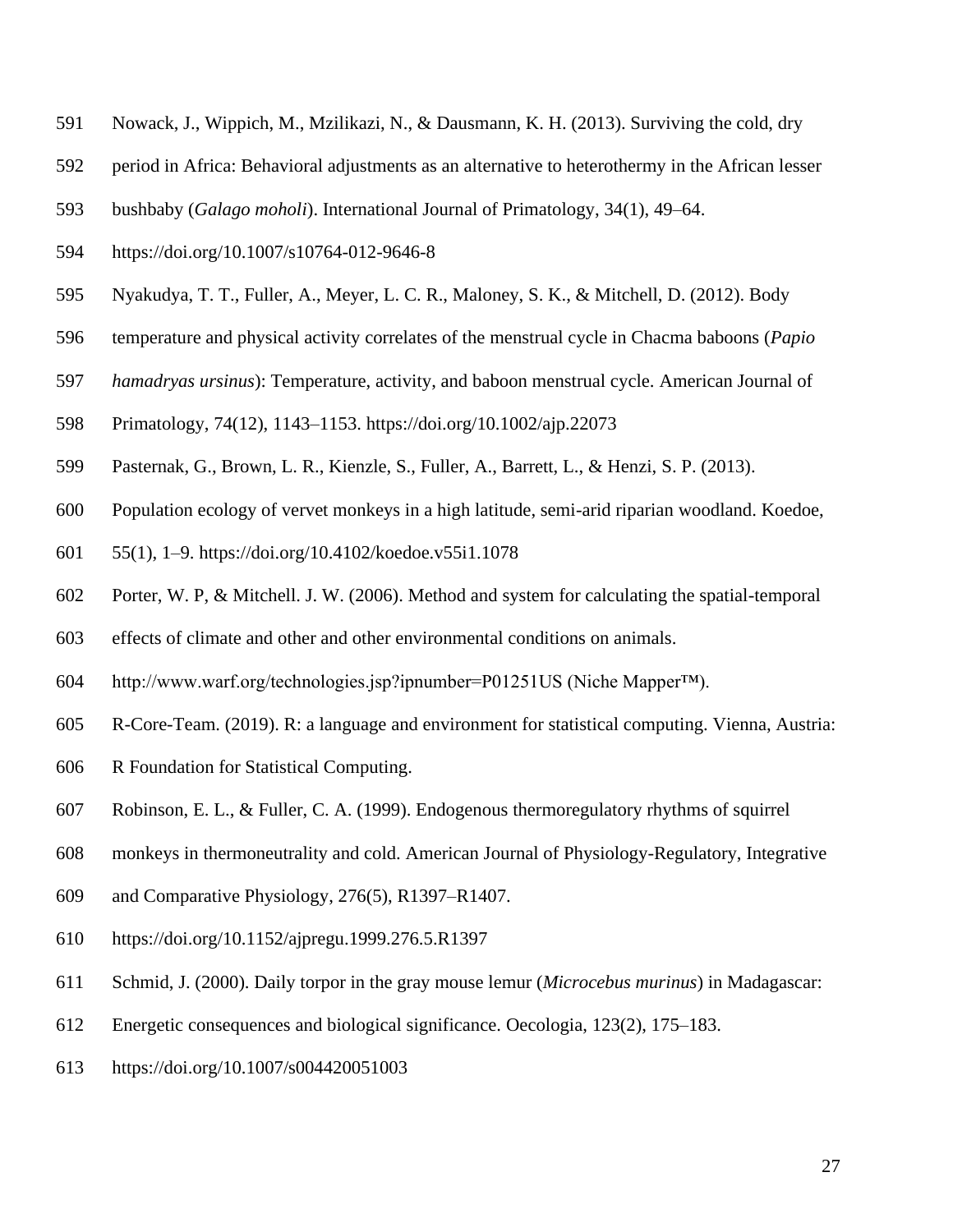- Schmid, J., Ruf, T., & Heldmaier, G. (2000). Metabolism and temperature regulation during
- daily torpor in the smallest primate, the pygmy mouse lemur (*Microcebus myoxinus*) in
- Madagascar. Journal of Comparative Physiology B: Biochemical, Systemic, and Environmental
- Physiology, 170(1), 59–68.<https://doi.org/10.1007/s003600050008>
- Schmid, J. (2001). Daily torpor in free-ranging gray mouse lemurs (*Microcebus murinus*) in
- Madagascar. International Journal of Primatology, 22(6), 1021–1031.
- Schmidt-Nielsen, K. (1997). Animal Physiology: Adaptation and Environment. Cambridge
- University Press.
- Scholander, P. F., Walters, V., Hock, R., & Irving, L. (1950). Body insulation or some arctic and
- tropical mammals and birds. The Biological Bulletin, 99(2), 225–236.
- <https://doi.org/10.2307/1538740>
- Sikoski, P., Banks, M. L., Gould, R., Young, R. W., Wallace, J. M., & Nader, M. A. (2007).
- Comparison of rectal and infrared thermometry for obtaining body temperature in cynomolgus
- macaques (*Macaca fascicularis*). Journal of Medical Primatology, 36(6), 381–384.
- <https://doi.org/10.1111/j.1600-0684.2007.00214.x>
- Sulzman, F. M., Fuller, C. A., & Moore-Ede, M. C. (1977). Feeding time synchronizes primate
- circadian rhythms. Physiology & Behavior, 18(5), 775–779. [https://doi.org/10.1016/0031-](https://doi.org/10.1016/0031-9384(77)90182-2)
- [9384\(77\)90182-2](https://doi.org/10.1016/0031-9384(77)90182-2)
- Sykes, D. J., Couvillion, J. S., Cromiak, A., Bowers, S., Schenck, E., Crenshaw, M., & Ryan, P.
- L. (2012). The use of digital infrared thermal imaging to detect estrus in gilts. Theriogenology,
- 78(1), 147–152.<https://doi.org/10.1016/j.theriogenology.2012.01.030>
- Thompson, C. L., Powell, B. L., Williams, S. H., Hanya, G., Glander, K. E. & Vinyard, C. J.
- (2017). Thyroid hormone fluctuations indicate a thermoregulatory function in both a tropical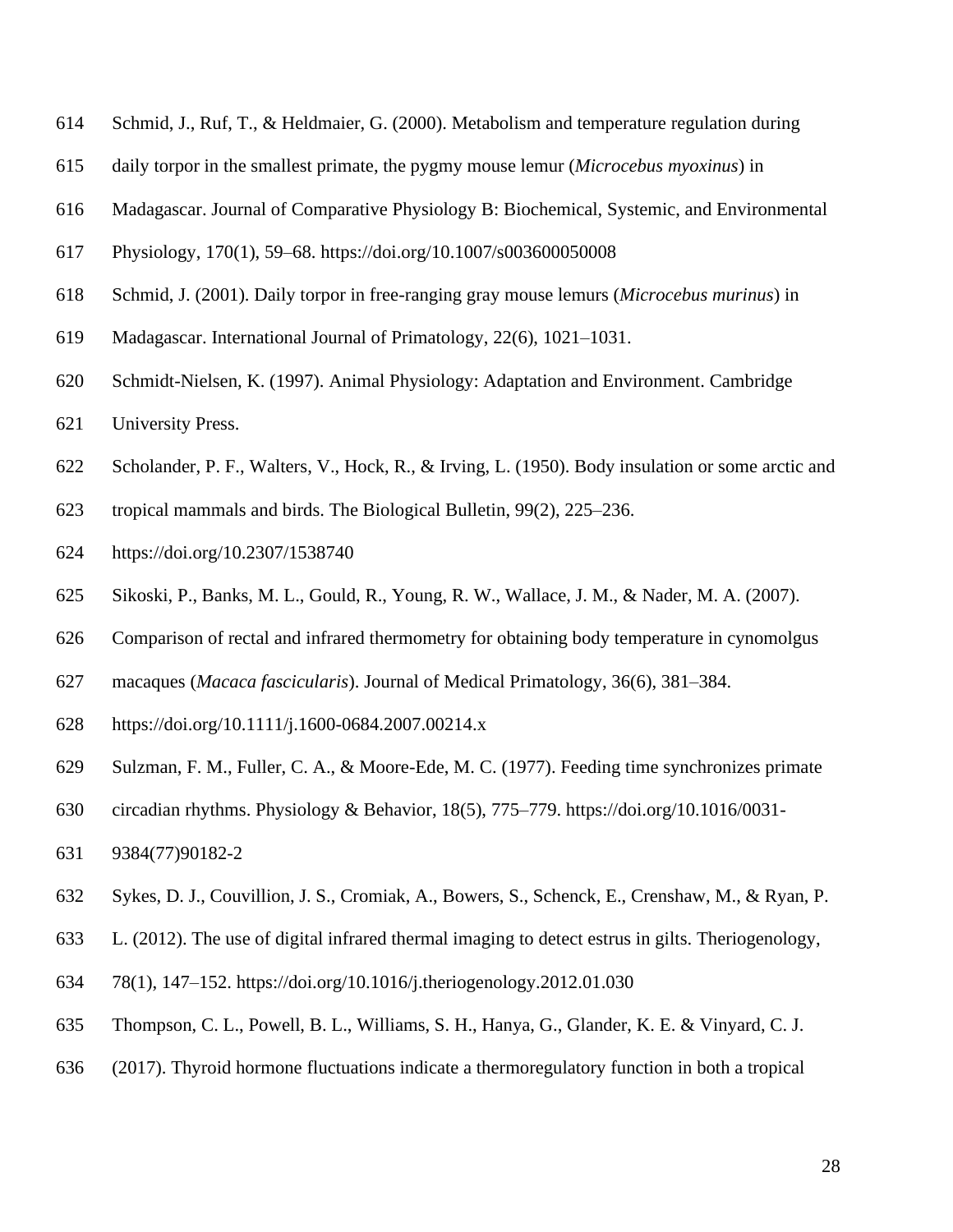- (*Alouatta palliata*) and seasonally cold‐habitat (*Macaca fuscata*) primate. American Journal of
- Primatology, 79, e22714. https://doi.org/10.1002/ajp.22714
- Thompson, C. L., Scheidel, C., Glander, K. E., Williams, S. H., & Vinyard, C. J. (2017). An
- assessment of skin temperature gradients in a tropical primate using infrared thermography and
- subcutaneous implants. Journal of Thermal Biology, 63, 49–57.
- <https://doi.org/10.1016/j.jtherbio.2016.11.005>
- Thompson, C. L., Williams, S. H., Glander, K. E., Teaford, M. F., & Vinyard, C. J. (2014). Body
- temperature and thermal environment in a generalized arboreal anthropoid, wild mantled
- howling monkeys (*Alouatta palliata*): Howler monkey body temperatures. American Journal of
- Physical Anthropology, 154(1), 1–10.<https://doi.org/10.1002/ajpa.22505>
- Torrao, N. A., Hetem, R. S., Meyer, L. C. R., & Fick, L. G. (2011). Assessment of the use of
- temperature-sensitive microchips to determine core body temperature in goats. Veterinary
- Record, 168 (12),328-328.
- Warriss, P. D., Pope, S. J., Brown, S. N., Wilkins, L. J., & Knowles, T. G. (2006). Estimating the
- body temperature of groups of pigs by thermal imaging. Veterinary Record, 158(10), 331–334.
- <https://doi.org/10.1136/vr.158.10.331>
- Whittow, G. G., Scammell, C. C., Manuel, J. K., Rand, D., & Leong, M. (1977). Temperature
- Regulation in a Hypometabolic Primate, The Slow Loris (*Nycticebus Coucang*). Archives
- Internationales de Physiologie et de Biochimie, 85(1), 139–151.
- <https://doi.org/10.3109/13813457709069860>
- Wurster, E. C., Murrish, D. E., & Sulzman, F. M. (1985). Circadian rhythms in body temperature
- of the pigtailed macaque (*Macaca nemestrina*) exposed to different ambient temperatures.
- American Journal of Primatology, 9(1), 1–13.<https://doi.org/10.1002/ajp.1350090102>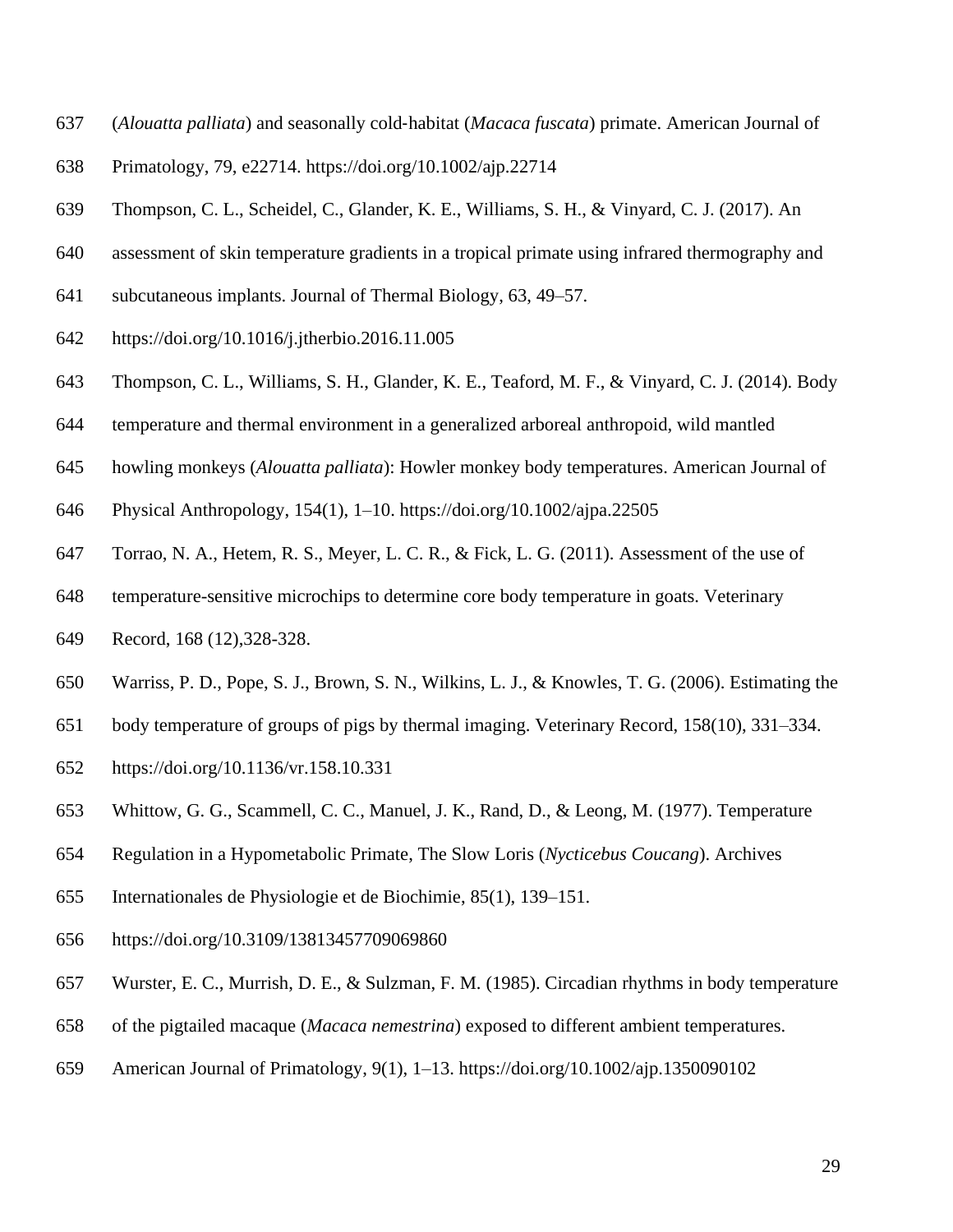- Zanghi, B. M. (2016). Eye and ear temperature using infrared thermography are related to rectal
- temperature in dogs at rest or with exercise. Frontiers in Veterinary Science, 3, 1–9.
- <https://doi.org/10.3389/fvets.2016.00111>
- Zhang, D. (2018). R Package "rsq": R-squared and related measures. Version 1.1.
- Zhang, Y., Mathewson, P. D., Zhang, Q., Porter, W. P., & Ran, J. (2018). An ecophysiological
- perspective on likely giant panda habitat responses to climate change. Global Change Biology
- 24: 1804-1816. https://doi.org/10.1111/gcb.14022
- 
- **TABLES**
- 

**Table 1**. Sample of miniglobe, core body, and infrared body surface temperature measurements

across four sites recorded from wild vervet monkeys

|                              | <b>Miniglobe</b> | Core body      | <b>Body surface</b> |                 |                 |                |
|------------------------------|------------------|----------------|---------------------|-----------------|-----------------|----------------|
|                              |                  |                | <b>Dorsal</b>       | <b>Ventral</b>  | Face            | Tail           |
| Number of monkeys            |                  | 14             | 14                  | 11              | 13              | 14             |
| Number of images             | 242              | 283            | 202                 | 42              | 82              | 107            |
| Minimum temperature °C       | 13.0             | 38.2           | 16.2                | 20.5            | 16.9            | 14.8           |
| Maximum temperature °C       | 32.7             | 39.8           | 37.6                | 34.4            | 34.4            | 37.5           |
| Mean temperature $\pm$ SD °C | $23.6 \pm 5.7$   | $38.9 \pm 0.3$ | $26.3 \pm 4.2$      | $29.1 \pm 3.75$ | $27.0 \pm 4.01$ | $26.8 \pm 4.9$ |

- 
- 
- 
-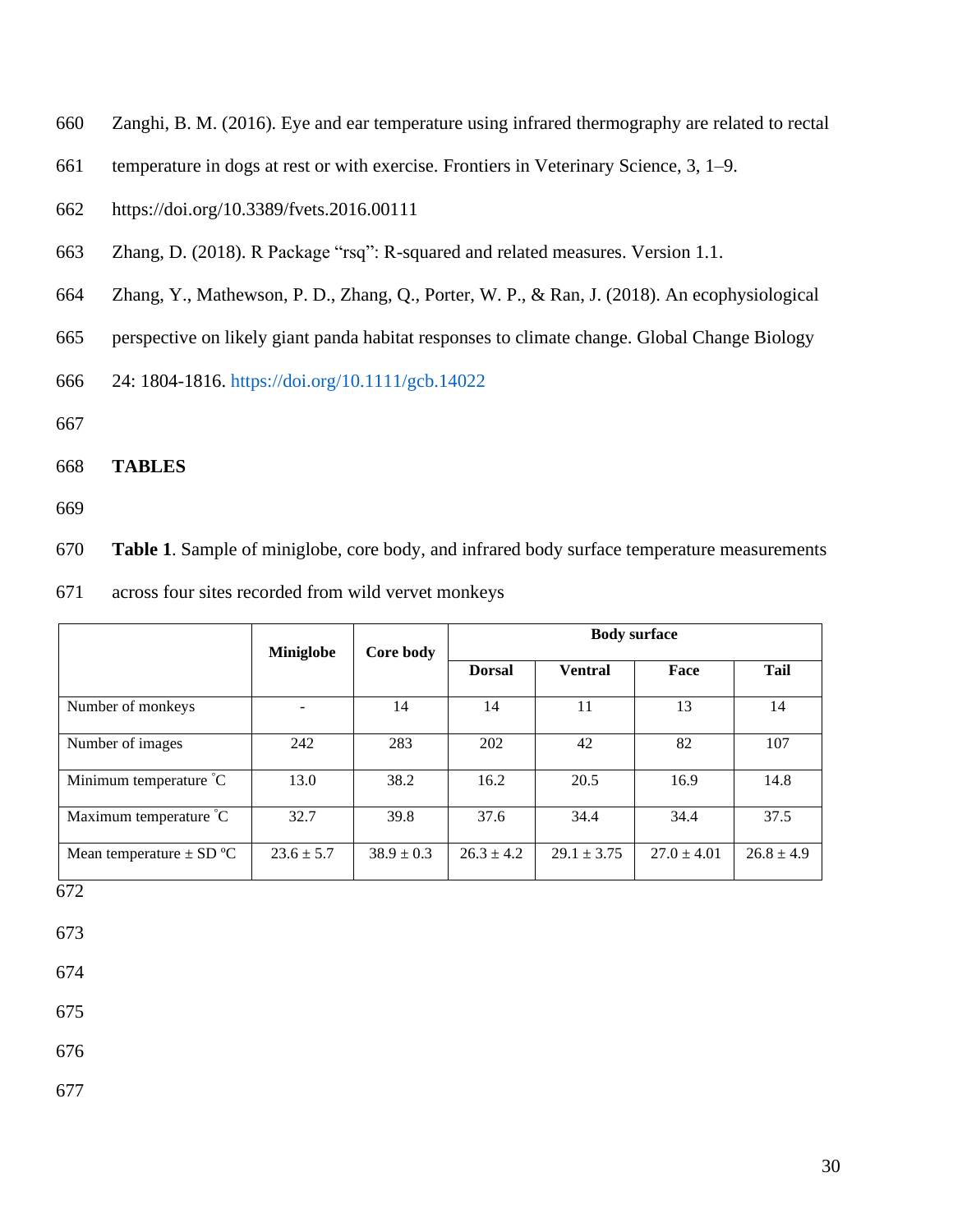- 678 **Table 2**. Results of the linear model analyses testing the relationship between miniglobe
- 679 temperature and infrared surface temperatures from the following body regions: dorsal, ventral,
- 680 tail, and face. We ran the analyses at the level of the image/subject.

|                                                  | $\beta \pm SE$  | $\boldsymbol{t}$ | $\boldsymbol{P}$ |  |  |
|--------------------------------------------------|-----------------|------------------|------------------|--|--|
| <b>Dorsal</b> ( $N=153$ images, $N=14$ subjects) |                 |                  |                  |  |  |
| Miniglobe temperature                            | $0.16 \pm 0.01$ | 25.02            | < 0.001          |  |  |
| Intercept                                        | $3.26 \pm 0.01$ | 532.10           |                  |  |  |
| Adjusted $R^2$ (%)                               | 81.45           |                  |                  |  |  |
| AICc                                             |                 | 637.31           |                  |  |  |
|                                                  |                 |                  |                  |  |  |
| Ventral ( $N=32$ images, $N=11$ subjects)        |                 |                  |                  |  |  |
| Miniglobe temperature                            | $0.12 \pm 0.01$ | 9.30             | < 0.001          |  |  |
| Intercept                                        | $3.37 \pm 0.01$ | 274.70           |                  |  |  |
| Adjusted $R^2$ (%)                               |                 | 75.56            |                  |  |  |
| AICc                                             |                 | 139.81           |                  |  |  |
|                                                  |                 |                  |                  |  |  |
| Tail ( $N=76$ images, $N=14$ subjects)           |                 |                  |                  |  |  |
| Miniglobe temperature                            | $0.21 \pm 0.01$ | 20.27            | < 0.001          |  |  |
| Intercept                                        | $3.26 \pm 0.01$ | 345.44           |                  |  |  |
| Adjusted $R^2$ (%)                               |                 | 86.75            |                  |  |  |
| AICc                                             |                 | 328.56           |                  |  |  |
|                                                  |                 |                  |                  |  |  |
| Face ( $N=63$ images, $N=13$ subjects)           |                 |                  |                  |  |  |
| Miniglobe temperature                            | $0.14 \pm 0.01$ | 14.26            | < 0.001          |  |  |
| Intercept                                        | $3.28 \pm 0.01$ | 322.88           |                  |  |  |
| Adjusted $R^2$ (%)                               |                 | 76.69            |                  |  |  |
| AICc                                             |                 | 276.80           |                  |  |  |

682

683 684

685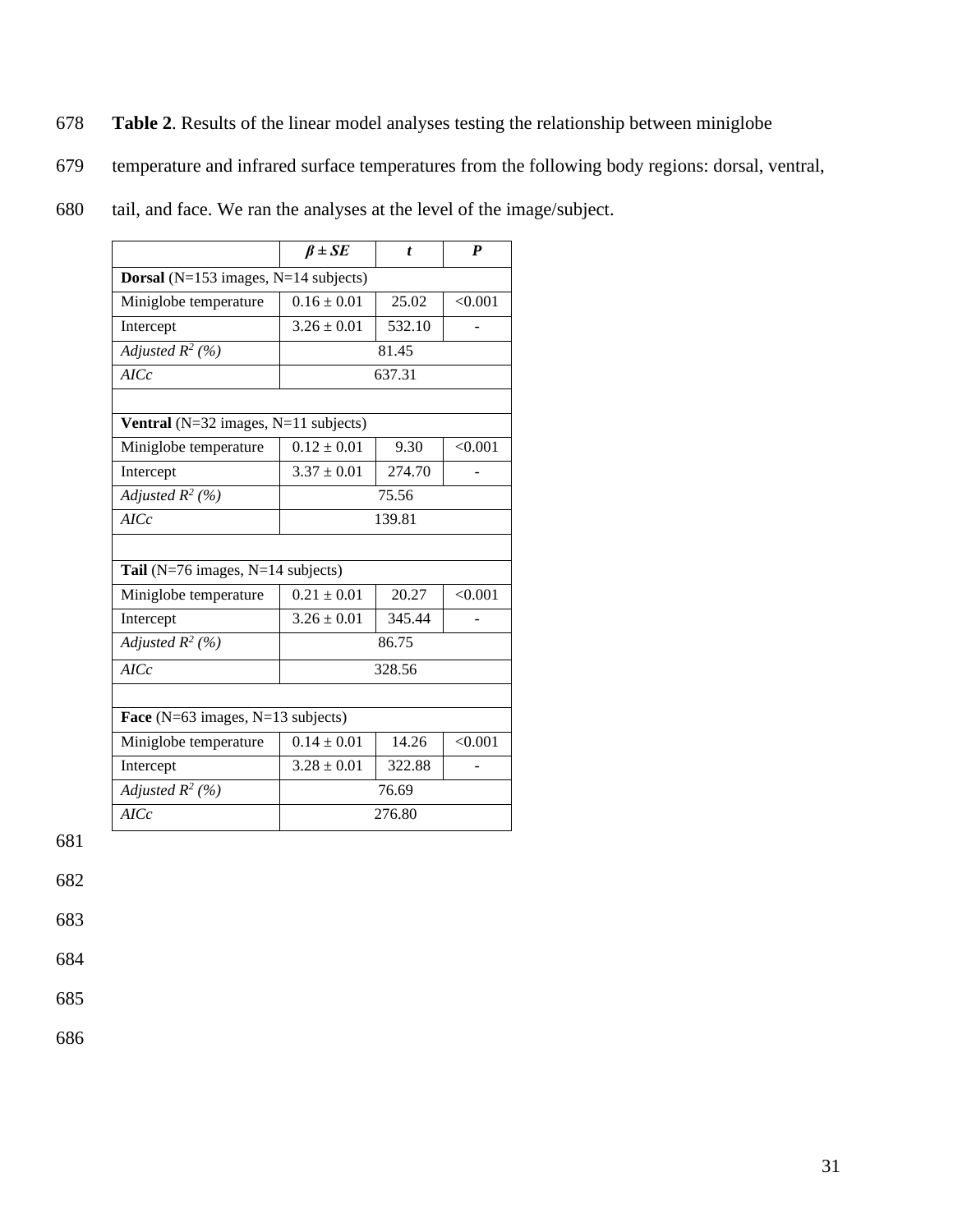- 687 **Table 3**. Results of the linear model analyses testing the relationship between core body
- 688 temperature and infrared surface temperatures from the following body regions: dorsal, ventral,
- 689 tail, and face. We ran the analyses at the level of the image/subject.

|                                                  | $\beta \pm SE$  | t      | P       |  |  |
|--------------------------------------------------|-----------------|--------|---------|--|--|
| <b>Dorsal</b> ( $N=153$ images, $N=14$ subjects) |                 |        |         |  |  |
| Core body temperature                            | $0.05 \pm 0.01$ | 3.91   | < 0.001 |  |  |
| Intercept                                        | $3.27 \pm 0.01$ | 247.92 |         |  |  |
| Adjusted $R^2$ (%)                               | 8.24            |        |         |  |  |
| AICc                                             |                 | 881.92 |         |  |  |
|                                                  |                 |        |         |  |  |
| Ventral ( $N=32$ images, $N=11$ subjects)        |                 |        |         |  |  |
| Core body temperature                            | $0.05 \pm 0.02$ | 2.18   | 0.04    |  |  |
| Intercept                                        | $3.38 \pm 0.02$ | 146.63 |         |  |  |
| Adjusted $R^2$ (%)                               |                 | 10.58  |         |  |  |
| AICc                                             |                 | 181.31 |         |  |  |
|                                                  |                 |        |         |  |  |
| Tail ( $N=76$ images, $N=14$ subjects)           |                 |        |         |  |  |
| Core body temperature                            | $0.06 \pm 0.02$ | 2.39   | 0.02    |  |  |
| Intercept                                        | $3.28 \pm 0.02$ | 138.46 |         |  |  |
| Adjusted $R^2$ (%)                               |                 | 5.80   |         |  |  |
| AICc                                             |                 | 477.62 |         |  |  |
|                                                  |                 |        |         |  |  |
| Face $(N=63$ images, $N=13$ subjects)            |                 |        |         |  |  |
| Core body temperature                            | $0.04 \pm 0.02$ | 2.01   | 0.048   |  |  |
| Intercept                                        | $3.29 \pm 0.02$ | 164.53 |         |  |  |
| Adjusted $R^2$ (%)                               |                 | 4.64   |         |  |  |
| AICc                                             |                 | 365.57 |         |  |  |

691

692

693

694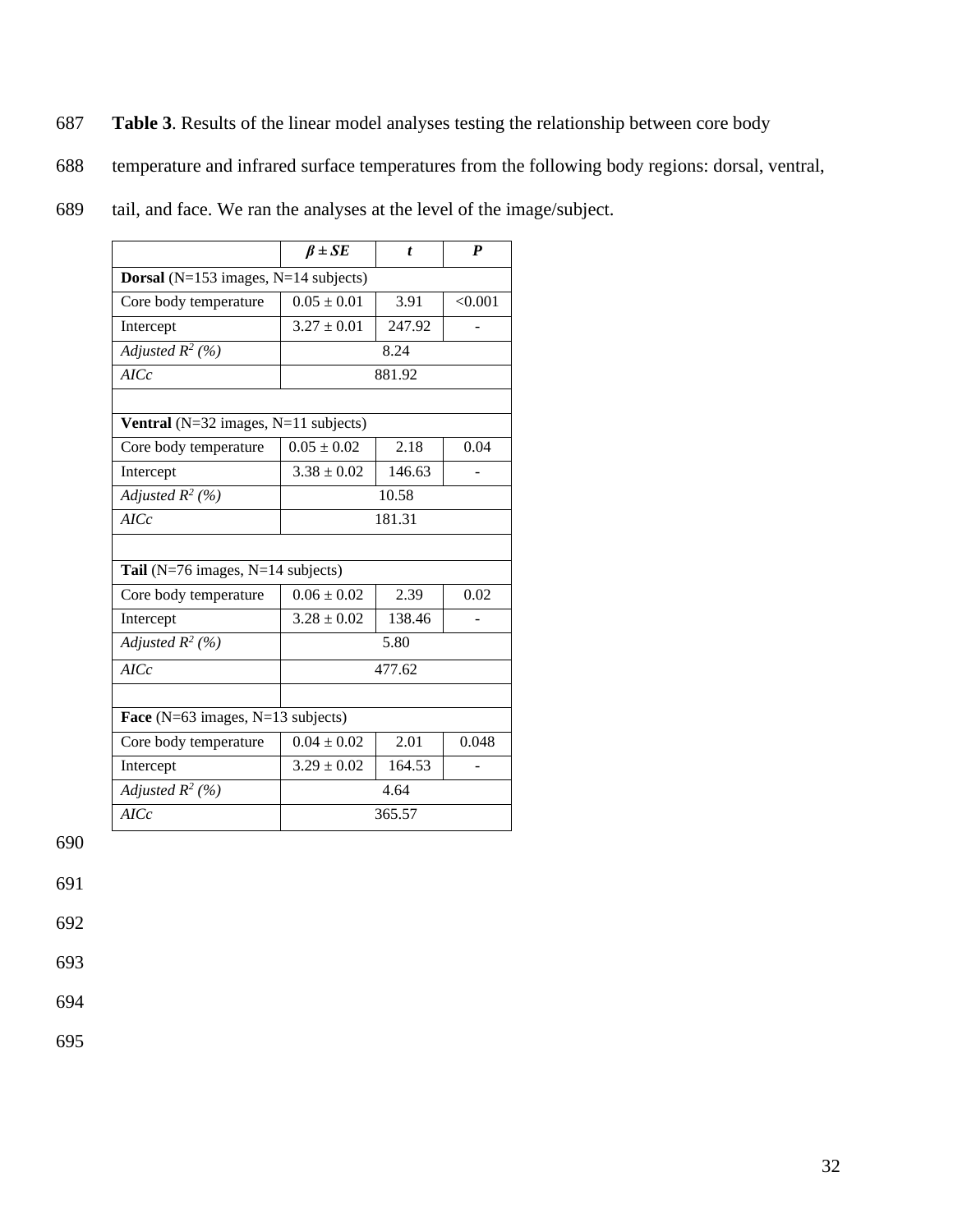- 696 **Table 4**. Results of the linear model analyses testing the effects of miniglobe temperature and
- 697 core body temperature on infrared surface temperatures from the following body regions: dorsal,
- 698 ventral, tail, and face. We ran the analyses at the level of the image/subject.

|                                                      | $\beta \pm SE$            | t       | $\boldsymbol{P}$ |  |
|------------------------------------------------------|---------------------------|---------|------------------|--|
| <b>Dorsal</b> ( $N=153$ images, $N=14$ subjects)     |                           |         |                  |  |
| Miniglobe temperature                                | $0.15 \pm 0.01$           | 23.76   | < 0.001          |  |
| Core body temperature                                | $0.01 \pm 0.01$           | 1.82    | 0.07             |  |
| Intercept                                            | $3.26 \pm 0.01$           | 536.18  |                  |  |
| Adjusted $R^2$ (%)                                   |                           | 81.73   |                  |  |
| AICc                                                 |                           | 636.12  |                  |  |
|                                                      |                           |         |                  |  |
| <b>Ventral</b> ( $N = 32$ images, $N = 11$ subjects) |                           |         |                  |  |
| Miniglobe temperature                                | $0.13 \pm 0.15$           | 8.34    | < 0.001          |  |
| Core body temperature                                | $-0.01 \pm 0.01$          | $-0.46$ | 0.65             |  |
| Intercept                                            | $3.37 \pm 0.01$           | 270.99  |                  |  |
| Adjusted $R^2$ (%)                                   | 74.90                     |         |                  |  |
| AICc                                                 | 142.20                    |         |                  |  |
|                                                      |                           |         |                  |  |
| Tail ( $N = 76$ images, $N = 14$ subjects)           |                           |         |                  |  |
| Miniglobe temperature                                | $0.21 \pm 0.01$           | 19.29   | < 0.001          |  |
| Core body temperature                                | $0.00 \pm 0.01$           | 0.38    | 0.70             |  |
| Intercept                                            | $3.26 \pm 0.01$<br>343.47 |         |                  |  |
| Adjusted $R^2$ (%)                                   |                           | 86.59   |                  |  |
| AICc                                                 |                           | 330.64  |                  |  |
|                                                      |                           |         |                  |  |
| Face ( $N = 63$ images, $N = 13$ subjects)           |                           |         |                  |  |
| Miniglobe temperature                                | $0.14 \pm 0.01$           | 13.48   | < 0.001          |  |
| Core body temperature                                | $0.00 \pm 0.01$           | 0.10    | 0.92             |  |
| Intercept                                            | $3.28 \pm 0.01$           | 320.45  |                  |  |
| Adjusted $R^2$ (%)                                   | 76.31                     |         |                  |  |
| AICc                                                 | 279.08                    |         |                  |  |

700

701

702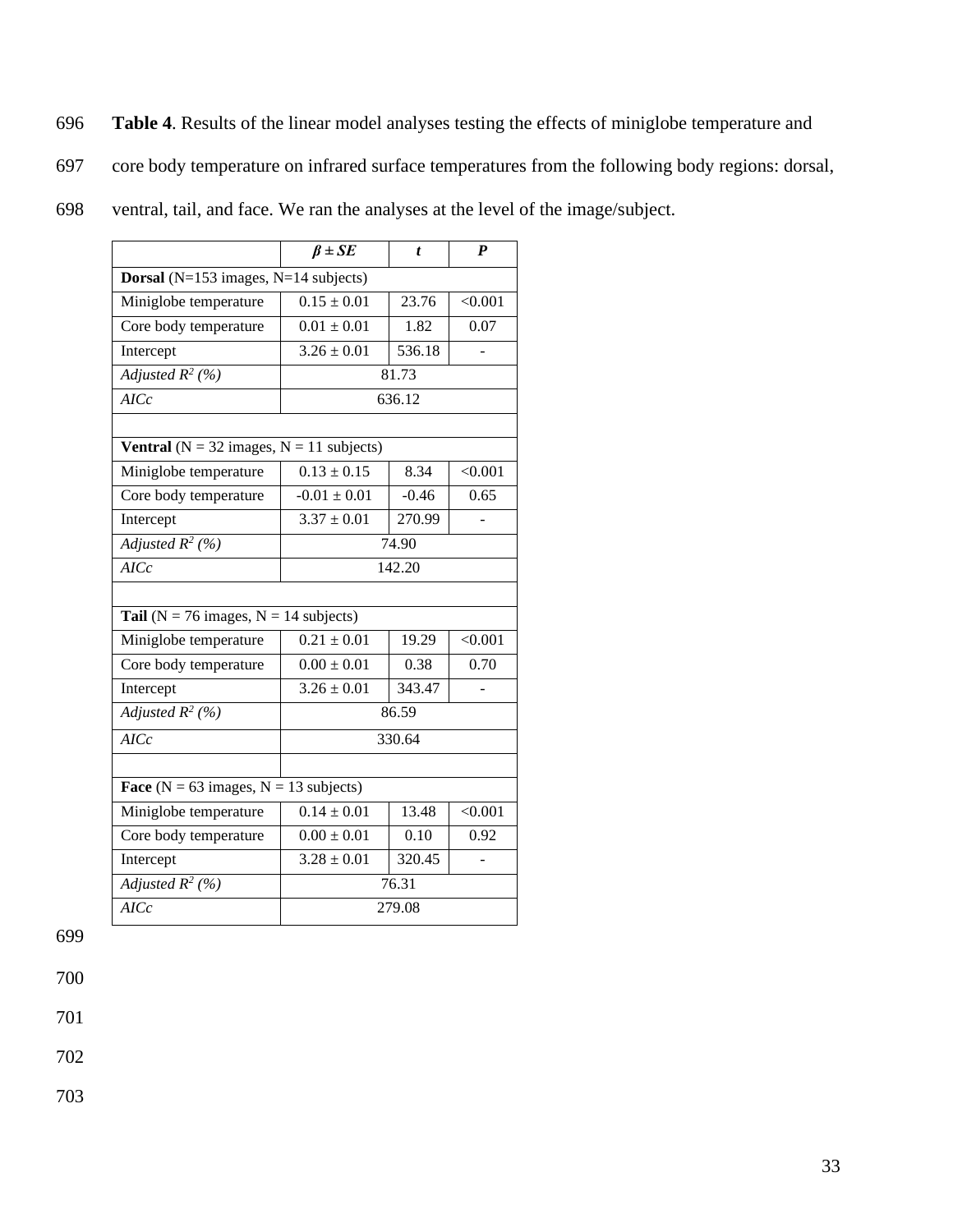**Table 5.** A summary of the performance (AICc and Adjusted  $\mathbb{R}^2$ %) of the infrared surface 705 temperature linear models (i.e., dorsal, ventral, face, and tail) as explained by miniglobe 706 temperature and core body temperature as sole predictors, and a composite model including both 707 predictor variables. <sup>†</sup> denotes best fitting model. A  $\triangle$ AICc threshold of < -2.0 was used indicate 708 whether a composite model was better than its single predictor variable equivalent.

|                        |                | Dependent variables      |                          |                                                       |                                                                                                            |
|------------------------|----------------|--------------------------|--------------------------|-------------------------------------------------------|------------------------------------------------------------------------------------------------------------|
| Surface<br>temperature |                | Miniglobe<br>temperature | Core body<br>temperature | Miniglobe temperature<br>and Core body<br>temperature | $\Delta$ change in performance of the<br>mini globe model with the<br>addition of core body<br>temperature |
| <b>Dorsal</b>          | AICc           | $637.31^{\dagger}$       | 881.92                   | 636.12                                                | $-1.19$                                                                                                    |
|                        | $R^2$          | 81.45                    | 8.24                     | 81.73                                                 | 0.28                                                                                                       |
|                        | AICc           | $139.81^{\dagger}$       | 181.92                   | 142.2                                                 | 2.39                                                                                                       |
| <b>Ventral</b>         | $\mathbb{R}^2$ | 75.56                    | 10.58                    | 74.9                                                  | $-0.66$                                                                                                    |
| Tail                   | AICc           | $328.56^{\dagger}$       | 477.62                   | 330.64                                                | 2.08                                                                                                       |
|                        | $R^2$          | 86.75                    | 5.8                      | 86.59                                                 | $-0.16$                                                                                                    |
| Face                   | AICc           | $276.80^{\dagger}$       | 365.57                   | 279.08                                                | 2.28                                                                                                       |
|                        | $\mathbb{R}^2$ | 76.69                    | 4.64                     | 76.31                                                 | $-0.38$                                                                                                    |

709

710

711

712

713

714

715

716

717

718